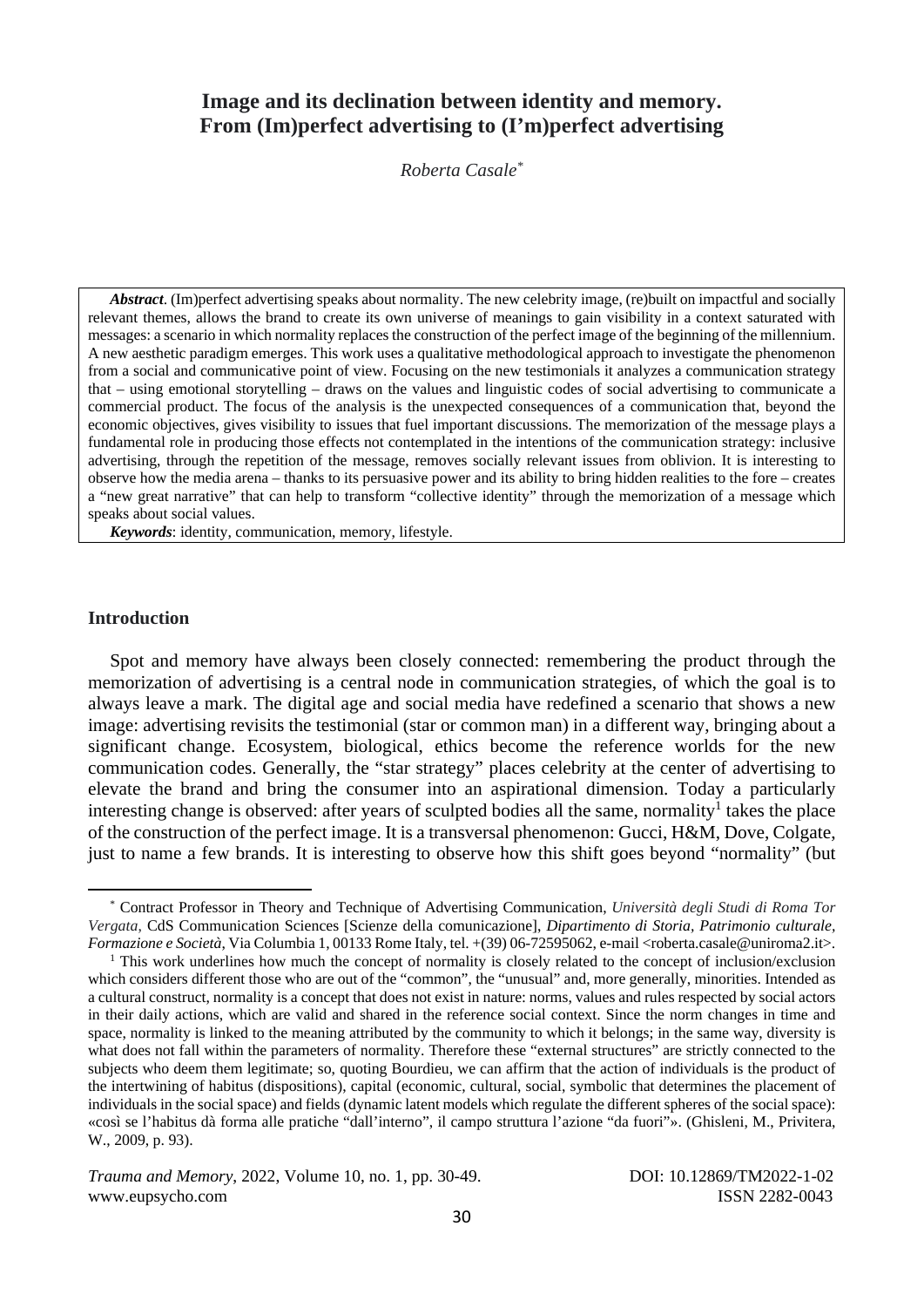what is normality<sup>2</sup>?) and becomes "diversity": (Im)perfect advertising speaks about inclusion in its various forms and becomes (I'm)perfect advertising. If Iris Apfel becomes a 90-year-old model for Citroen in 2016, Gucci is spreading a new concept of beauty: authentic beauty is in imperfection. The brand advertises a lipstick from a "close-up" on an imperfect mouth; an image that emphasizes (exasperates?) this message. The brand fueled debates on beauty standards by choosing Armine Harutyunyan (Armenian model with peculiar somatic features) and Ellie Goldstein (British model with down syndrome) as models. New celebrities subvert the canons of aesthetics and fashion, representing unusual facets of the aesthetic paradigm: fashion (Gucci, Céline, Balenciaga) chooses to be represented, emphasizing it, by what is socially considered an imperfection. The defect, or at least what contemporary Western societies define as such, enters into advertising. After the "curvy" women in the fashion shows and black testimonial with vitiligo, there are overweight models, over 60, with diastema and heterochrome eyes. Today new commercials feature new celebrities.

This work uses qualitative methodological approach to investigate the phenomenon from a social and communication point of view, focusing on the new image of celebrity. It is interesting to note that if the fight against anorexia initially paved the way for curvy fashion shows, probably today other struggles are allowing new openings. So, advertising discovers the "no gender"<sup>3</sup> world: L'Oreal famous for its choral advertisement full of divas and icons of beauty, brings together Lea T (transgender<sup>4</sup> model) and Chiara Ferragni (influencer). The communication strategies use new codes, and new testimonials appear on the scene. Celebrities (new and from the star system) become "new icons": new themes and values acquire visibility.

The work introduces the phenomenon observed through the analysis of some commercials. It is a transversal phenomenon that communicates products of common use and luxury; the advertisements selected are aimed at different targets by gender, age and spending capacity. The choice of the sample allows to highlight the transversality of a phenomenon that communicates different products through a narrative that uses storytelling to emotionally involve the target audience: the "comparison of the most distance cases" give solidity to the common elements.

After introducing the phenomenon that this work aims to investigate, the analysis focuses on the possible "unexpected consequences"<sup>5</sup> by observing how a "rational action oriented to the purpose" – advertising communication and its goals – can reverberate in different contexts.

Subsequently – by relating memory, identity, and media – it tries to identify the communicative mechanisms through which a memory becomes constitutive of collective identity. Starting from Alexander's analysis<sup>6</sup>, the work considers advertising (media arena) as a carrier group which, though not intentionally, builds a "spiral of signification". The new commercial advertising, to give greater visibility to brands and to be aligned with new trends, increasingly diminishes the boundary with social advertising. Given the importance of the themes that the new celebrities represent, this work intends to highlight an interesting aspect, a possible unexpected effect: the message that inclusive advertising conveys once it has penetrated the public, could help to modify the collective identity and the self-esteem perception with respect to new themes and values<sup>7</sup>.

<sup>2</sup> Normality is a cultural construct «*La norma infatti è un sistema di realizzazioni obbligatorie, di imposizioni sociali e culturali, e varia a seconda delle comunità* […] *il sistema si offre, ma non si impone al parlante più di quanto la tela e i colori si impongano al pittore*». (Coseriu 1952, p. 108-109 in Migliore, T., 2021, p. 130) Customs and conventions overlap the norm – «*un senso comune culturale, valido per una comunità, non regolamentato ma che ha preso a fissarsi nel tempo, tanto da essere scambiato internamente per la norma e diventare cognitivamente naturale*» (Migliore, T., 2021) – habits – «*l'abitudine è un'idea trasformatasi in realtà e capace di agire come tale*» (Ravaisson in Migliore, T.  $2021$ , p  $131$ ) – that once established condition the behaviour of social actors.

 $3$  In this work "no gender" – 'agender', 'genderless', 'gender free', 'gender neutral', 'gender fluid', – in the sense of avoiding using gender as a principle of differentiation and therefore of discrimination. The new focus is the individual. 4

The term "transgender" is used to indicates people whose gender identity does not correspond to the gender and/or sex assigned to them at birth.

<sup>&</sup>lt;sup>5</sup> Cfr. Merton, R.K., 1936.

<sup>6</sup> Cfr. Alexander, J.C, 2012.

<sup>7</sup> Ibidem.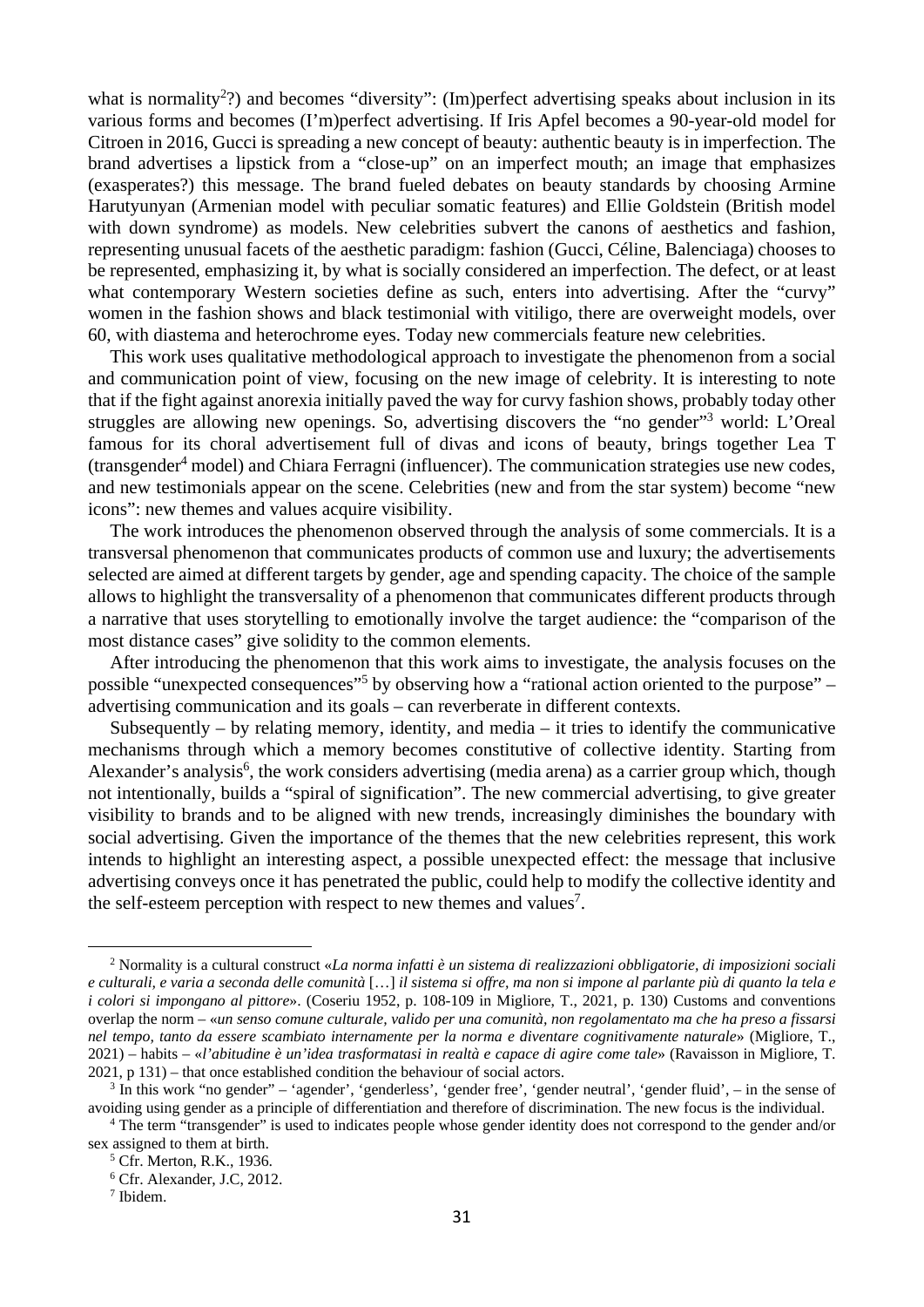The qualitative investigation method turns out to be the correct approach because the analysis wants to investigate the phenomenon "in depth" and aims to explore the possible consequences of a communication that arises with different purposes. However, some statistics useful to describe the phenomenon and the reference context are reported.

(Im)perfect advertising<sup>8</sup> speaks about normality. The 2008 economic crisis helped shape the new scenario and the pandemic consolidated all of this. In the digital age – but perhaps it is more correct to speak about "biomediatica"<sup>9</sup> age – the new celebrity image (re-)built on impactful and socially relevant themes allows the brand to create its own universe of meaning to gain visibility in a context saturated with messages; but, at the same time, we can observe an interesting "unexpected consequence": the media arena, thanks to its persuasive power, can create a "new great narrative" bringing "hidden" realities to the fore thus helping to transform "collective identity". This work focuses on the role of the media, specifically advertising, in the production of common memories: Media frees the images of the present and the past from the specificity of places and from the constraints posed by oral transmission, they can become resources for the construction of reality. Identity and collective memories emerge transformed by the possibilities offered by the "mediated image": the reification of reality can help to bring forgotten issues out of oblivion.

#### **1. Identity, memory, media**

The memorization of the brand (and of the product) represents one of the central nodes of the communication strategy. Today, in a constantly changing context, saturated with images and messages, it is interesting to observe how the importance of memory is amplified: fragmentation and speed of change, which characterize the reference scenario, forces brands to be constantly connected with the target audience and to implement a flexible communication strategy that overlaps with the acceleration that characterizes advanced modernity. With the end of the memory-society<sup>10</sup> that ensured the transmission of values and beliefs, and the birth of recorded memory that delegates to the archive what was spontaneously handed down in the past, social actors feel the need to "fix the past" through its celebration and ritualization<sup>11</sup>. The 'contemporary' tends to standardize the multiplicity of discourses, "digital storage"12 amplifies the gap existing between the archive and the exercise of memory «*tra la memoria conservativa ed un lavoro che, invece, dispieghi l'uso regolativo del legame con il passato, la sua dimensione bifronte, sempre aperta verso una definizione progettuale del futuro*». (Mengoni, 2009, p.9) A scenario emerges in which the speed of communication – a peculiar characteristic of an advertising spot that generally lasts 30 seconds – and the quantity of messages and images to which the social actor is exposed, give back the photograph of a context that amplifies the importance of memory, not only in the sense of trademark memorization. Durkheim highlighted how the categories of our knowledge have a social origin, that is, they are socially constructed across generations. No memory is possible outside of the spatial and temporal points of reference (norms, beliefs, values) transmitted over the generations, that allow us to reconstruct memories: "les cadres sociaux de la mémoire" to use Maurice Halbwachs<sup>13</sup> definition. The memory process is the result of a reconstruction which – starting from the point of view and interests of the present – does not generate the return of the past, but always different memories. In his analysis emerges the importance of collective memory<sup>14</sup>: since the isolated individual does not exist, individual memories are possible

<sup>8</sup> Casale, R., 2021.

<sup>&</sup>lt;sup>9</sup> The term "biomediatica" was coined in the 10th Censis communication report, 2012, I media siamo noi. L'inizio dell'era biomediatica, a cura di Valeri, M., Milano. 10 Cfr. Nora, P., 2012.

<sup>&</sup>lt;sup>11</sup> Cfr. Il boom della memoria e l'accelerazione della storia: il contributo di Pierre Nora, in Di Pasquale, C., 2019, <sup>12</sup> Cfr. Hezel, P., 2016.

<sup>13</sup> Cfr Halbwachs, M, 2012, pp. 7-52.

<sup>&</sup>lt;sup>14</sup> Namer clarifies the concepts of social and collective memory. Social memory is on both sides of collective memory: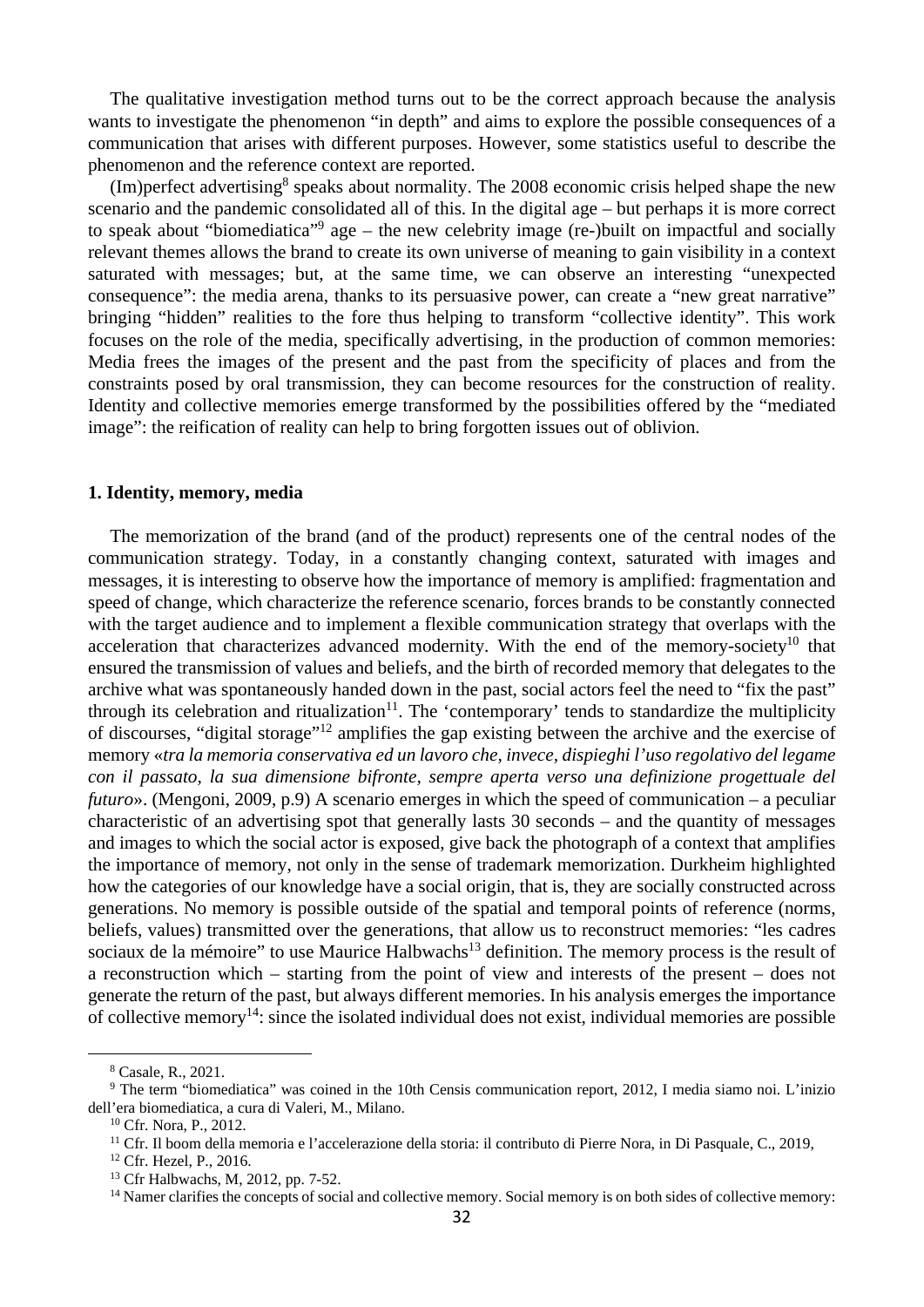thanks to social frameworks. So individual memory is strictly connected to collective memory, which originates in the communicative practices implemented in social life<sup>15</sup>; it is the present that gives shape to the past, preserves it, interprets it and transmits its representation.

This work focuses on the role of the media, specifically advertising, in the production of common memories. As the media free the images of the past from the specificity of places and from the constraints posed by oral transmission, they can become resources for the construction of reality: collective identities and memories emerge transformed by the possibilities offered by the "mediated past"16. The studies highlight the ability of the media to structure the system of meanings that guides the action. Individuals express themselves, interpret each other and interact through symbolic forms, but the media allow people an interesting opportunity: the overcoming of space-time boundaries. An event and its representation can take place in different spaces and times, allowing social actors to compare themselves with other realities and cultures. Media make it possible for people everywhere to witness events as they occur. A central point of communication strategy is the codification of symbolic contents, closely connected with the process of interpretation: this is always the result of an interaction between the encoded message and its interpretation and is based on the cultural resources of the recipient<sup>17</sup>. From the perspective of the "social construction of reality" – which refers to the methodological approaches of the Chicago school and the symbolic interactionism of Mead and Blumer<sup>18</sup> – emerges the importance of the broadcaster in the construction of reality: beyond the objective one (events) and subjective (how the social actors perceive the events), constructed reality represents a central node in the communication strategies. In fact, media coverage of events implies "media reification": when reality becomes the object of media attention (through the framing, theming and visibility given to the topic) a "bias"19, more or less implied in the creative process takes place. Jedlowski in his essay *Media e memoria. Costruzione sociale del passato e mezzi di comunicazione di massa*, intertwines the sociology of communication, the sociology of memory with the paradigm of the social construction of reality: «Il ricorso al paradigma della costruzione sociale della realtà ha permesso di analizzare i modi con cui i mass media contribuiscono a strutturare l'insieme delle rappresentazioni con cui ciascuno interpreta il mondo, e questo contributo riguarda anche le rappresentazioni del passato».(Jedlowski, 2012, p. 354)

Social actors need the confirmation of the other<sup>20</sup> to stabilize their memories. It is interesting to observe the media from this point of view: they not only represent "the other", a sort of "*altro mnemonico generalizzato*", but they are producers of "pseudo ambienti"<sup>21</sup> images and maps of reality of which we have no direct experience, but which have real effects on our actions that determine our images of reality.

The importance of the media can be observed as suppliers both of cognitive and affective structures within which to place the memories, and of the criteria of relevance and plausibility for their selection. These contribute to the construction of the relevant past, they produce the background knowledge,

<sup>-</sup> On this side in the sense of culture, a memory in society that is transmitted by the action of the means of communication that precedes the construction of collective memories, is not structured but in continuous change

<sup>-</sup> Beyond collective memory refers to its presence in the individual, it is the action of society on our memory (e.g. social frameworks structure individual memory)

Collective memory can gradually become social memory and social memory can become collective, that is, allowing the formation of a new group. (See Namer, G., 2012, 187-214.) 15 Cfr Jedlowski, P., 2012, p. 352.

 $16$  Ivi

<sup>&</sup>lt;sup>17</sup> Cfr Thompson, J.B., 1998.

<sup>18</sup> Cfr Mazzoleni, G., 2012, p.169.

<sup>&</sup>lt;sup>19</sup> When attention is paid to one part of reality, excluding another, the "structural, situation" or "evaluative" distortion are implicit in the creative process. But the advertising communication strategy, in the process of constructing a message that has commercial purposes, can implement an evaluative and intentional distortion, induced by market needs, which attracts the target audience (Cfr. Mazzoleni, p.171).<br><sup>20</sup> It is difficult to keep the memory of what others around us do not remember or remember differently. Jedlowski

<sup>(2012)</sup> cites Caldéron de la Barca *life is a dream*. 21 Cfr. Jedlowski, 2012, p. 355.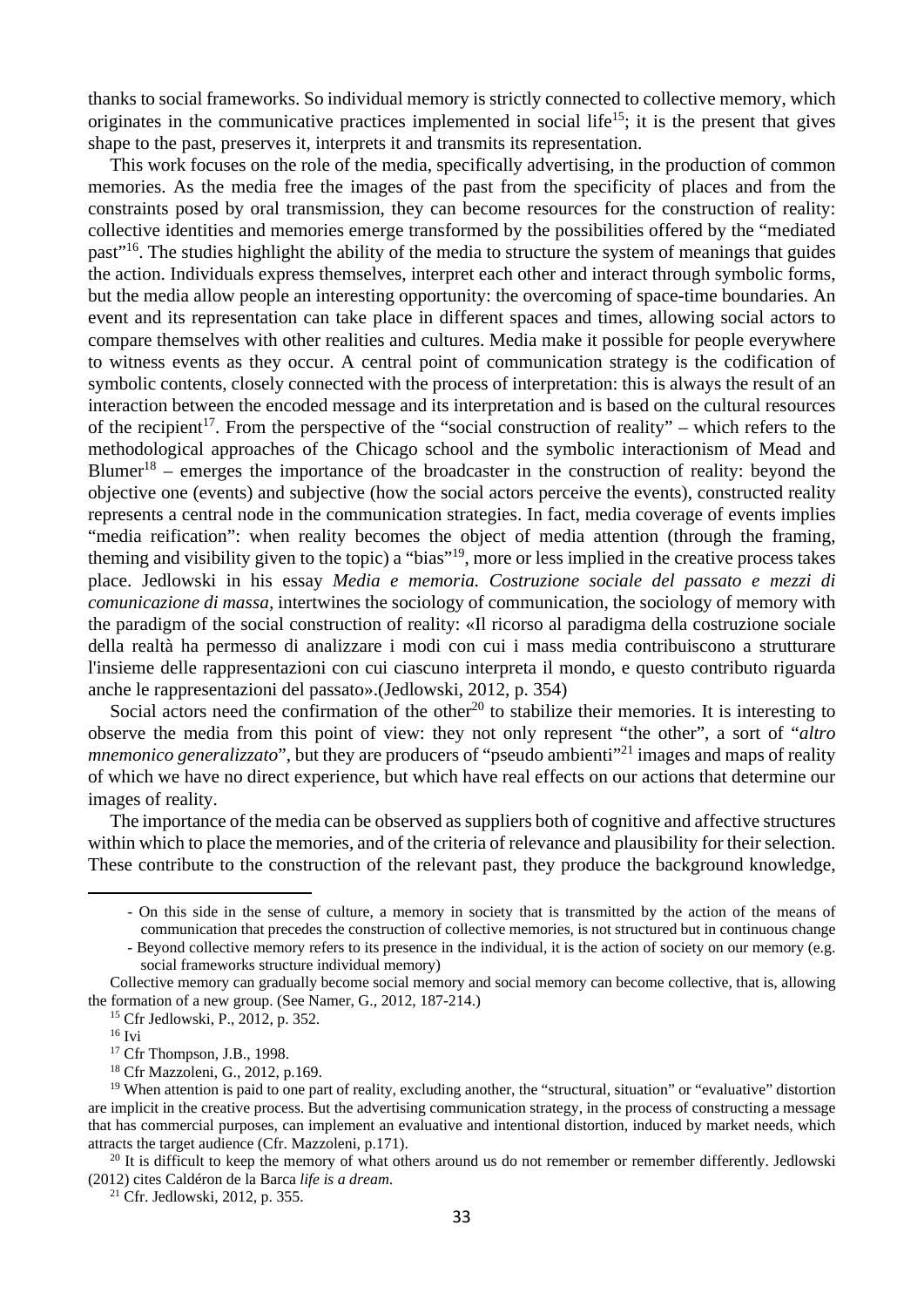they are "*serbatoi di memorie comuni*"<sup>22</sup> on which social actors can refer. Of course, advertising communication strategies know the role that the public plays in processing the message: the effects produced by the media are closely connected with the consumer's ability to interpret them. In this context lifestyle assumes importance both because it gives information to the "issuer" on the reference target to which the communication addresses the message, and because it is strictly connected to the construction of the consumer's identity and will therefore provide the "receiving" with the parameters evaluative of the message. In post-traditional societies, characterized by the "*pluralizzazione dei*  mondi di vita"<sup>23</sup>,

«l'individuo è considerato, e si percepisce sempre più, come un progetto in costruzione […] la modernità stessa ha come principio costitutivo il mutamento come regola; mutamento teso ad abbreviare gli spazi dell'esperienza, privandoli della loro stabilità, e in tal modo mettendo continuamente in gioco nuovi elementi ignoti […] il presente si sottrae alla nostra esperienza» (Berzano, L., Genova, C., 2011, p. 101).

Giddens speaks about disembedding and disanchoring: social relations, no longer rooted and anchored, are structured in the ambit of indefinite space-time dimensions. The media experience accentuates the double nature of lifestyles: homogeneity (through imitation) and differentiation (using distant experiences). In fact, the media allows us to be spectators of performances that happen in other places. So, the lifestyles

intesi quali insieme di pratiche di routine finalizzate alla costruzione della propria identità, è correlata con quella di identità e di calendari di pianificazioni della vita, come se l'identità rappresentasse la dimensione statica, gli stili di vita la dimensione dinamica e i calendari e le tappe per organizzare la propria biografia. I calendari, così come gli stili di vita, sono la forma e il contenuto della traiettoria del sé riflessivamente organizzata per costruire la propria biografia» (Berzano, L., Genova, C., 2011, p. 101).

Lifestyles have an important identity function. Starting from the concept of collective memory, where the function is to guarantee the cohesion and identity of a social group, it emerges that in advanced modernity this can be a "conflictual arena": in complex societies, ever-changing, identity is never given for granted. Bauman defines identity as a project, «una volta avviata, nella prima infanzia, la composizione e scomposizione dell'identità diventa un'attività che si autoalimenta e si rafforza». (Bauman, 2007, p.139) Western societies of advanced modernity are permeated by the media, common memory and shared memories also derived from being exposed to the same media messages. Common memories are not collective memories, but they can become so because having shared memories favors the formation of group identity<sup>24</sup>. Being spectators/consumers and therefore users of a media product is an integral part of daily life, it influences lifestyles and the representation of the self; the autobiographical narration is supported by plots that derive from the media repertoires: the media are resources that people draw on to build and strengthen their identity and to build an image of the individual and collective past<sup>25</sup>. We know that the goal of brands is to leave a mark (positioning with respect to competitors, selling, retaining the consumer), but this work focuses on unexpected effects; these are signs not contemplated upstream in the communication strategy but which, in any case, can contribute to changing the context of reference in the perception of new themes. The other side of memory is oblivion, we could start from here: inclusive advertising – although with different objectives with respect to any unexpected consequences – brings to the fore issues that (deliberately?) have been left in oblivion for too long.

<sup>22</sup> Cfr. Luhmann, N., 2000.

<sup>&</sup>lt;sup>23</sup> Berger talks about the pluralization of spheres of life and the possibility of individual biographies. Cfr. Berzano, L., Genova, C., 2011, pp. 100-102.<br><sup>24</sup> cfr Jedlowski, 2012, p.359.

<sup>25</sup> Ibidem p.361.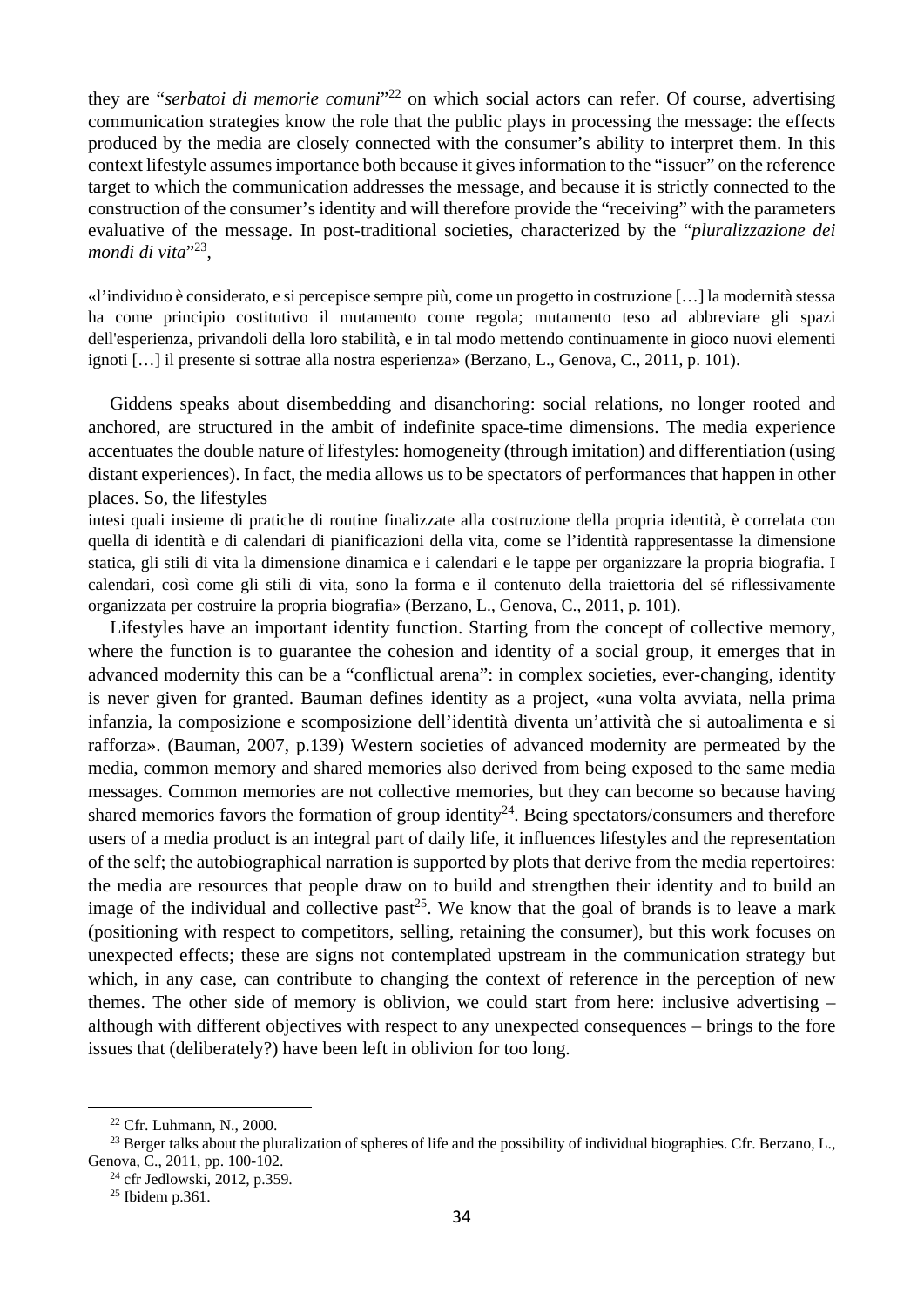## **2 - From perfect advertising to (Im)perfect advertising to (I'm)perfect advertising: the reference context**

Today commercial advertising and social advertising use the same themes and the same linguistic codes. The 2000s communication is characterized by two parables:

• (descending) the references from the world of luxury linked dreams, today are increasingly distant from the photography of the social context.

• (ascending) the new brand image is linked to corporate values ethics bio and environment are the key words.

New celebrities, through the new advertising communication strategy, tell a phenomenon emerged in the last years, but that have only recently been affirmed in our country: commercial advertising becomes inclusive, environment and diversity become key words. But above all emerges a new aesthetic paradigm that goes beyond the concept of perfect body. It's a transversal phenomenon that involves different targets by gender, age and spending capacity. Different products (luxury and low cost) with different targets, tell of the important change taking place: diversity in its variations of gender, race and ability. In the last century Jacques Seguelà influenced advertising with his theory of "the star strategy" that elevate the product like a star, so it becomes more desirable. The biomediatica age<sup>26</sup> and social media have redefined a scenario that shows a new image. In the digital age the new celebrity image (re-)built on impactful and socially relevant topics, allows the brand to create its own universe of meaning to gain visibility in a context saturated with messages. The internet allows the common man to reach fame quickly. Already in 2018, the 15th Censis report on communication<sup>27</sup> says "one is worth one". The identification with the stars projected people towards an aspirational model of life, a dream that allowed us to distance ourselves from the life of the common man. But now one is worth a star: we are all stars.

| <b>Italians agree with</b><br>the following<br><b>statements</b><br>Tab.9 (val. $\%$ ) | <b>Total</b><br>population | 14-29 | $30-44$ | $45-64$ | 65-80 |
|----------------------------------------------------------------------------------------|----------------------------|-------|---------|---------|-------|
| Today anyone can<br>become famous                                                      | 49.5                       | 56.1  | 50.5    | 49.1    | 42.5  |
| Popularity in social<br>media is essential for<br>being a celebrity                    | 30.2                       | 42.4  | 34.7    | 24.2    | 21.6  |
| In my life the stars<br>are a model to be<br>inspired by                               | 9.9                        | 16.3  | 13      | 5.6     | 7.3   |

The media disintermediation allows old stars and new ones (influencers, politicians) establish direct relationships.

The hedonism of the 80s will lead to the perfect physique, but the iconic images of the 2000s are increasingly distant from the real world. "Aspirational, cool, trendy" was the reference words of an advertising strategy that focuses on the perfection of the body (drawn through cosmetic surgery or photoshop): perfect bodies that move in perfect spaces built ad hoc. Cosmetic surgeons, personal trainers and interior designers support people in building the perfect image<sup>28</sup>.

These were years in which advertising has chosen famous testimonials such as stars and top models.

The digital world increasingly at the center of everyday life, the economic crisis of 2008 and the current pandemic are changing the references and linguistic codes of advertising. The references of

<sup>&</sup>lt;sup>26</sup> Cit. in paragraph 1.

<sup>27</sup> www.censis.it/comunicazione/15%C2%B0-rapporto-censis-sulla-comunicazione 28 Cfr. Casale, R., 2020, p. 65.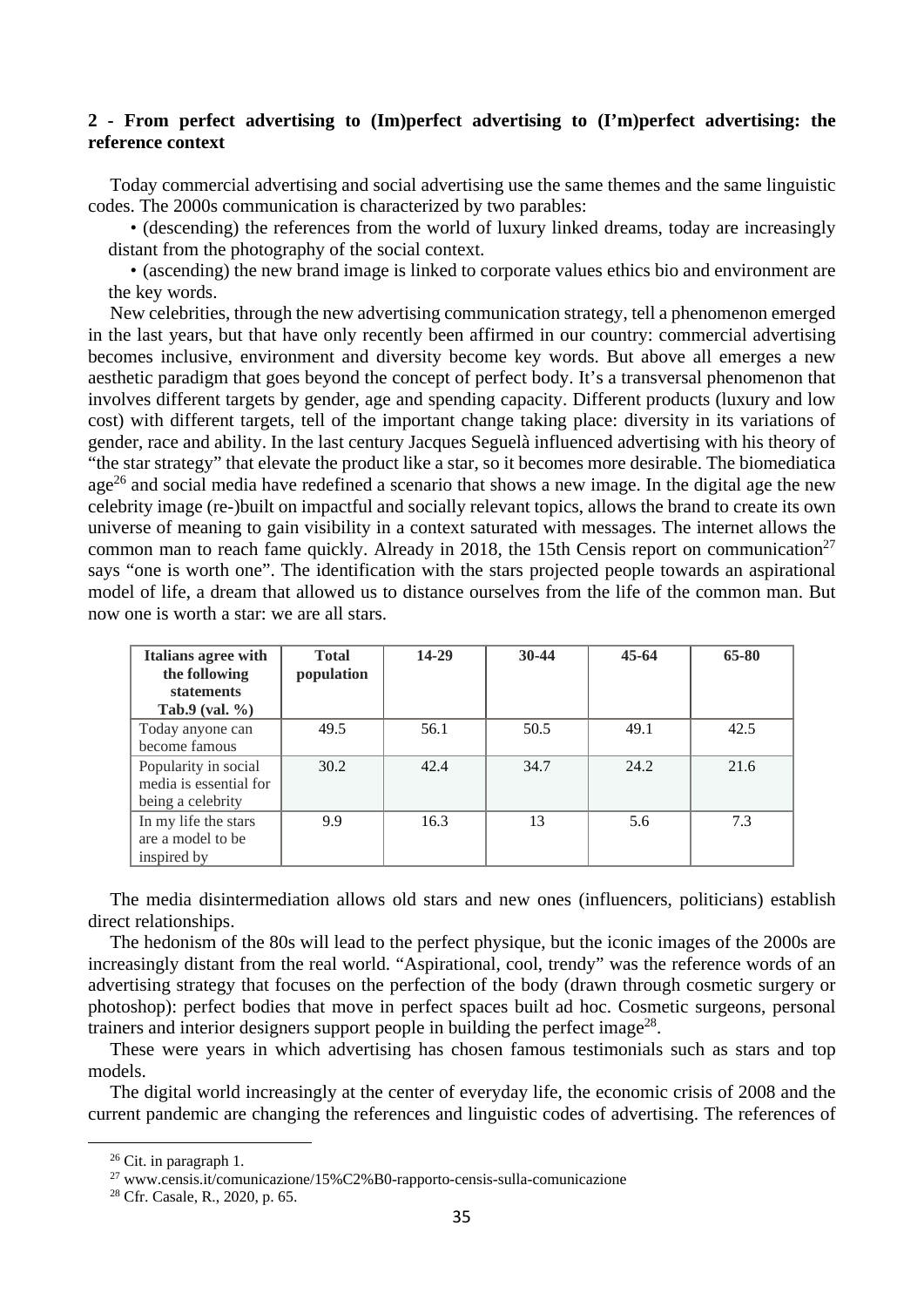luxury increasingly distant from everyday life can maintain their credibility by referring to "escape and dreams", but at the same time communication begins to tell new scenarios.

The new millennium begins to talk about normality.<sup>29</sup>

At the beginning normality, together with the fight against anorexia, brings curvy women onto the scene alongside perfect bodies to advertise beauty products. But today inclusion advertising speaks about new families, new genders, new ages, new lifestyles.

Ecosystem, biological, ethics become the reference worlds for the new communication codes. So, Leonardo Di Caprio is testimonial in the "Fiat 500 electric" commercial $30$ . He has already been protagonist of the documentary *Before the flood* 2016<sup>31</sup>: the communication strategy chooses him not (only) because he is a star, but for his social commitment. This film highlights how commercial and social advertising begin to use the same codes.

In the past these were the themes of "social advertising" and their use in commercial communication strategy has fueled the ethical discussion of exploitation (instrumentalization). In many cases it is difficult to establish the real motivations that push brands to represent their image (and their products) through a storytelling that aims at emotional involvement. Certainly, in a context saturated with messages, this appears to be an effective way to strike. So, the objectives are not changed, but ethics and values become keywords of communication. Today commercial advertising proposes new models and focuses on new protagonists. The new celebrities are real, we recognize ourselves in them not (not anymore) because we aspire to become like them, not because we dream of their golden world; we recognize ourselves in them because they represent our causes and they do it because they are theirs too, because they have the same problems as us. Today the scenario has changed, the number of companies that have implemented social initiative has changed, the sensitivity of the consumer who is more attentive to policies and the environment at work has changed. Today we talk about corporate social responsibility (CSR). A feeling emerges that induces solidarity and inclusion, which promotes social causes. The product would seem to be in the background with respect to the primary social goal. Social commitment can be seen as an opportunity for indispensable visibility. So, inevitably, all this contaminates commercial advertising: commercial and social advertising are increasingly similar. In 2013 Pubblicità Progresso talks about the value of diversity (9th International conference of social advertising). Perhaps today this contamination goes even further. Context photography conveys an interesting image: corporate strategies communicate new realities and new celebrities are born, but the consequence – or perhaps the unexpected effect, as Merton said – is bringing to the fore long-forgotten themes.

The analysis is inspired by some interesting aspects that emerge from the observation of the context, focusing some points:

- The brand reputation, today more than in the past, is closely linked to the values of the brand that cannot ignore the attention to social issues. In this scenario, the social communication strategy merges with social communication not only for themes and values; using the same reference and communication codes, they tell the same stories through a storytelling that focuses on an emotional rhetoric.
- In our country the photograph of the social context shows that the population is aging. Currently the generation that has benefited most from the welfare state (sickness, retirement) is the baby boomer. Just as young people represent an investment for the future, the elderly probably represent today a target with greater economic and time availability.
- Millennial and Z Generation are, in Italy, arguably the first generation to experience a multiethnic reality in daily life. They don't watch TV and don't see commercials, but research shows they believe it's fair to

<sup>&</sup>lt;sup>29</sup> In the 1980s, signing a partnership with "the emerging" photographer Oliviero Toscani, Benetton is one of the first Italian companies to represent "diversity" in its communication: with its "United Colors of Benetton" campaign, the brand goes beyond national borders and tells the "colors of the world". the Colors initially represented by different ethnic groups, in the following years include the different social realities. These were mainly photographic campaigns, not commercials, which became famous for the provocative image.

 <sup>(</sup>www.youtube.com/watch?v=tX3pSHHXOpk)

<sup>30</sup> www.youtube.com/watch?v=j9\_upuvzDIY

<sup>&</sup>lt;sup>31</sup> www.youtube.com/watch?v=zbEnOYtsXHA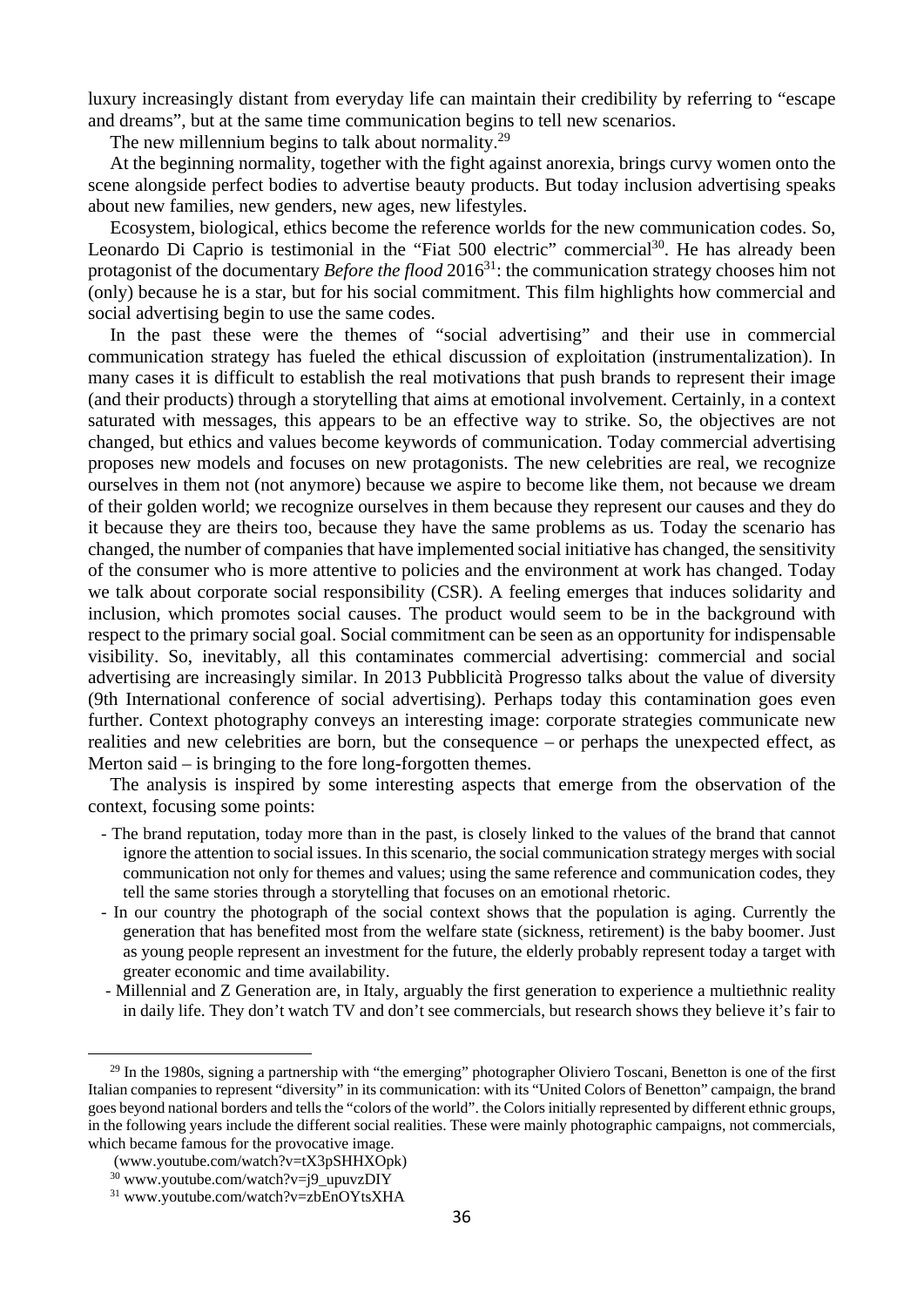represent diversity and inclusion in advertising. It's interesting to observe how new generations have made an important contribution in redefining the concept of gender.

Society changes quickly and advertising adapts, maintaining its economic objectives as primary, but drawing on the communication codes in an area that increasingly refers to social advertising.

# **3. Something has changed(?) The perfect body and the new aesthetic paradigm, the perfect family and new tales, the perfect people and its declination.**

New celebrities, through the new advertising communication strategy, tell us a phenomenon has emerged in last years and only recently affirmed in our country: advertising becomes inclusive, environment and diversity became key words. Barbie<sup>32</sup> – the historic and famous doll produced by Mattel that represents the perfect woman – knows the diversity through her friends with disabilities and more: so, Bebe Vio becomes one of the new Barbies<sup>33</sup>. Different brands, for different products – Dior, Toyota, L'Oreal, Nike, Surgenia – choose the Paralympic fencing champion as testimonial. "Aspirational, cool, trendy" were the reference advertising strategy words focusing on a perfect body in a perfect space: "Barbie girl, in Barbie world". So, Victoria Secret's – the brand famous for its perfect models, its "Angel" – change its reference: normality, together with the fight against anorexia, brings curvy women onto the scene alongside perfect bodies to advertise beauty products. So, normality enter in showroom: London Nike stores introduce the mannequins plus size<sup>34</sup>. All this represents the new aesthetic paradigm and its declinations: the focus is on the individual and his characteristics. Focus that extends to individual choices: at the same time some brands start talking about new family composition. The historical claim Barilla "where there is Barilla there is home" and the "Mulino Bianco family" are replaced by new compositions. The nuclear family, increasingly less present, leaves space for blended families, single-parent, same-sex couple, multi-ethnic groups. In 2016, Francesco Favino, in the "traveling towards us" campaign, shows a single-parent eating spaghetti with his daughter on a sofa: an informal image that shows a new situation. In 2014, the Findus<sup>35</sup> commercial "taste your life" tells of a son coming-out to his mother. The spot shows a samesex couple. Some magazines spoke about "coming out in family" defining "Findus advertising gay friendly". In 2011, an inclusive communication by Ikea<sup>36</sup>, begins talking to new family using the claim "we are open to all types of family"; in 2012, "it doesn't take much" campaign says "just be yourself". Recently in 2019 it creates a commercial for the "international day against homophobia". It states «do it in your home» adding that «home is everywhere». A bad sentence used with its opposite meaning, to defend rights LGBT. Vodaphone<sup>37</sup> already in 2014, shows real life pictures, between them there are two women as parents with a newborn. The reference is clear but maybe less explicit than Findus. The testimonial says «you have to have patience, to take one step at a time. Or maybe not. You have to have courage. You have to jump into it. Because, basically, we are not made to wait» (Fabio Volo is the voice over). Sisley<sup>38</sup> in the 2020 campaign shows the new collection by heterosexual couples and same-sex couples. The claim is "I want you". Zalando<sup>39</sup> 2020, starts from the pandemic to introduce the LGBT rights «we'll never be the same again, but change can be for the

 $32$ www.ansa.it/canale\_lifestyle/notizie/teen/2020/01/28/barbie-calva-o-con-vitiligine-nuovi-modellifashionistas\_9fc5baf7-0170-4961-be6f-f13d38bb9003.html 33https://milano.corriere.it/notizie/cronaca/19\_novembre\_28/bebe-vio-barbie-bambola-celebra-campionessa-

paralimpica-modello-bambine-dream-gap-mattel-0462a2f4-11c8-11ea-934f-a2282c2d0229.shtml 34 www.teenvogue.com/story/nike-london-flagship-plus-sized-mannequins

www.independent.co.uk/life-style/nike-plus-size-mannequin-london-store-niketown-a8946196.html<br>
<sup>35</sup> www.ilmessaggero.it/video/societa/findus\_lo\_spot\_gay\_friendly\_del\_coming\_out\_in\_famiglia-142791.html<br>
<sup>36</sup> www.ikea.com/it

<sup>39</sup> www.vogue.it/moda/article/zalando-supporta-ottimismo-inclusione-diversita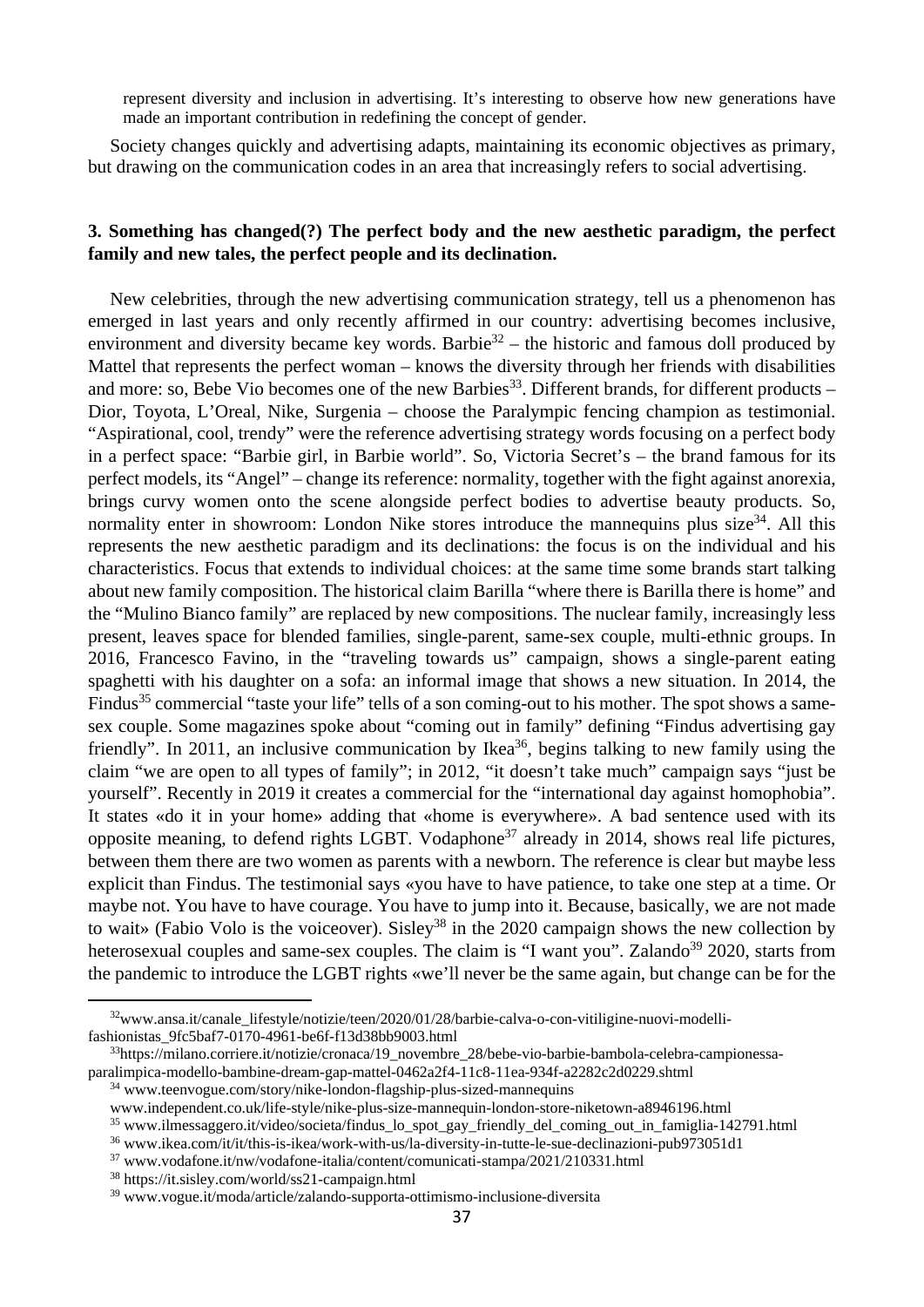better pushes us to try new things» and says that while showing different situations. All this help to understand how advertising relates to changing society and to introduce the body positive concept. Unconventional bodies, until yesterday were ignored or rather ghettoized. Therefore, being overweight and imperfection, represent the different facets of the new aesthetic paradigm. Everyone has his own characteristics: "because we are worth it" – the L'Oreal<sup>40</sup> slogan – signifies not only overcoming the standards of the social construct of "a perfect body redesigned with photoshop". Inclusive advertising goes beyond the physical aspect and tells the diversity of gender, race, age, physical and mental ability: everyone has his own value. In June 2011 Vogue Italia, the fashion and trend magazine for excellence dedicated the cover to curvy models; it's interesting to note that new celebrities are photographed by Helena Cristensen a famous top model from the 80/90s. In 2004, the Dove41 marketing strategy launched the "Dove Campaign for Real Beauty", whose purpose was to strengthen women's self-confidence. In 2006, the commercial "evolution" shows behind the scenes of an image that – thanks to make up and photoshop – becomes perfect; advertising invites ordinary women to "Take part in the Dove Real Beauty Workshop for Girls": «no wonder, our perception of beauty I distorted». Same business strategy in the 2011 commercials "White screen for women" and in 2013 "Dove Real Beauty Sketches"; in 2013 spot (30 second film) an FBI trained forensic artist realized two identikits drawn through the description made by the woman herself and then by someone that knows her. «Can you recognize your beauty?» is the question. The sketches produce the final slogan "You are more beautiful than you think". The campaign (by Ogilvy Agency) inspired by market research, observing that most women describe themselves as less beautiful than they in realty are. The film which quickly went viral, was called by the media as provocative and powerful, but was still focusing too much on appearance. In 2015 Procter&Gamble<sup>42</sup> commercial fights gender stereotypes with #Like a girl – advertising on girls' self-esteem. Procter&Gamble with Leo Burnet agency face up to a gender issue with young girls, trying to change the meaning of the sentence "like a girl" from negative meaning to something positive. The claim is "Always rewrite the role". In 2020 also Victoria's Secret<sup>43</sup> angels are changed: on the catwalk there is a curvy model (C. Huffine) and a transgender top model (V. Sampaio).

## **4. Different from who?**

Not only does L'Oreal revisit the concept of makeup created to "cover defects". The new millennium makeup is suitable for an "inclusive" philosophy: the new (inclusive) life of the 'foundation'.

So, it doesn't transform all women into a single beauty model but transforms the beauty model by showing it in a different way: it does not make all skins perfect, but it adapts to different peculiarities. Until now we are not far from the world 'Dove': both brands celebrate normality and acceptance.

But l'Oreal goes further and chooses three testimonials that apparently represent three different types of skin, three different types of women, but what emerges are three different types of stories:

- Miriam Leone, cinema and television actress, ex model, she wins Miss Italia in 2008
- Bebe Vio, Paralympic fencing champion, she is famous also for her illness and complicated life.
- Paola Egonu (black volleyball player) fight against racism and discrimination. In an interview, she says «You have to fight for who you are inside, believe me». The probable reference to her coming out: in the sport world homosexuality continues to represent an unsolved taboo.

<sup>40</sup> www.loreal-paris.it/la-nostra-storia-vale 41 www.dove.com/it/autostima.html

<sup>42</sup> www.pggoodeveryday.com/good-news/likeagirl-how-it-all-started/ 43 www.elle.com/it/showbiz/celebrities/a36761503/victorias-secret-oggi-testimonial/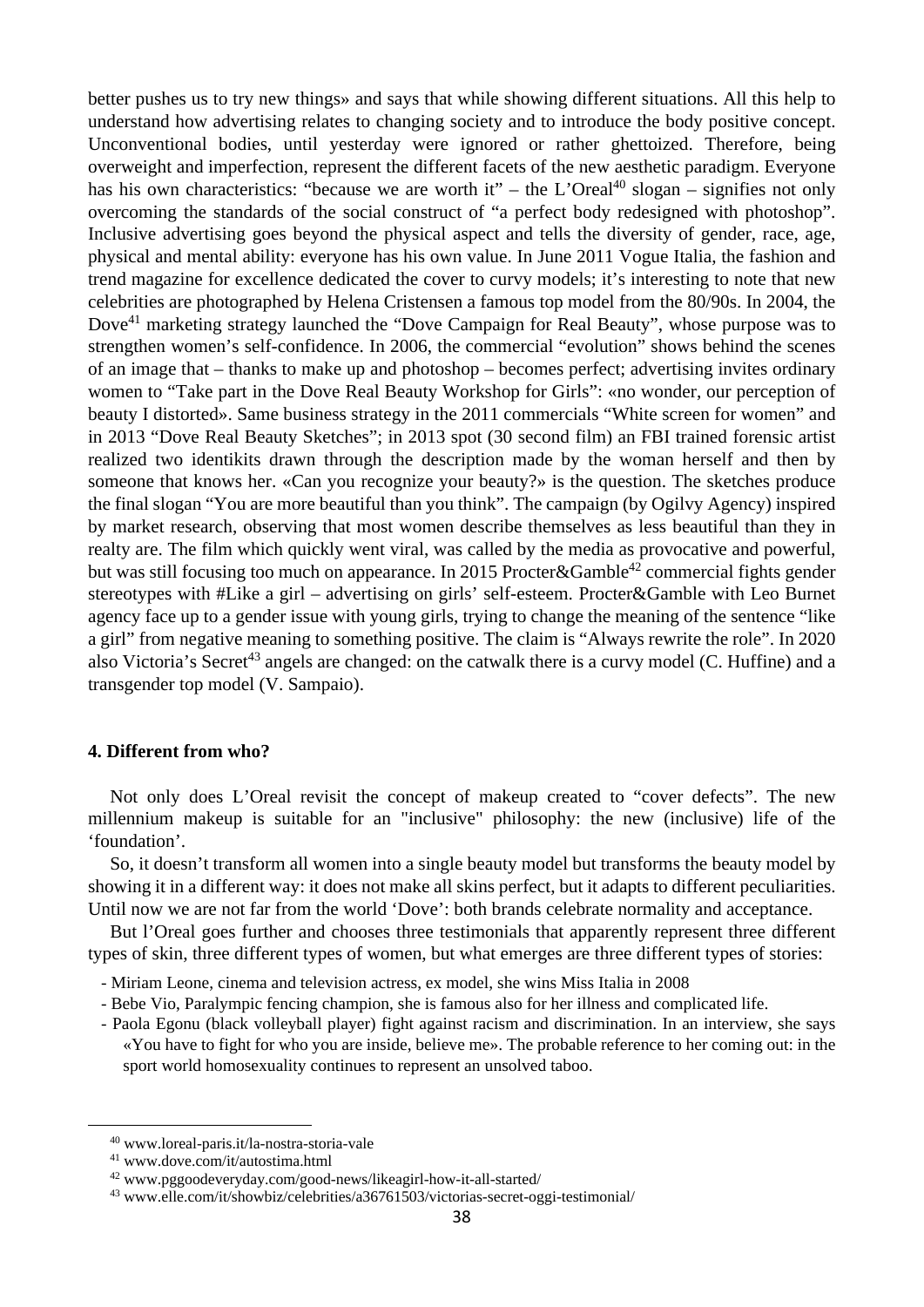Sephora<sup>44</sup> "unlimited power of beauty" photographs different faces in one image, superimposing effect phrases such as: "always beautiful" on the photo of a not so young woman, "my rule: no rules" on a photo of a boy with nail polish and eyeshadow.

The new advertising communication strategy is consecrating new celebrities. These are films that appeal to different targets by gender, age, and spending capacity. They are linked to the lifestyle in two dimensions: luxury and low cost. It emerges that different brands, located at the two opposite poles of luxury/everyday life, use the same references to promote different product to different target groups. The "comparison of the most distant cases" give foundation to the common elements.

After years of sculpted bodies all the same, normality replaces the construction of the perfect image. It is a transversal phenomenon: Gucci, H&M, Dove, Colgate toothpaste, just to cite a few brands. It is interesting to observe how this shift goes beyond "normality" and becomes "diversity".

Two different campaigns can help to observe the transversality of a phenomenon that involves different social contexts: different brands, luxury, and commercial brands, both use similar references to communicate different product to different targets.

Gucci<sup>45</sup> "Be bold. Be bright. Be beautiful"<sup>46</sup> is spreading a new concept of beauty: authentic beauty is in imperfection. The brand advertises a lipstick by a closeup on "an imperfect mouth"; an image that emerges from the crowd of messages and remains impressed more than many perfect lips. the (Im) perfect smile represents a new aesthetic concept: authentic beauty in imperfection. Gucci rewrites the codes of contemporary beauty and of make-up.

Once again brand fueled debates on beauty standards by choosing an Armenian model with peculiar somatic features and a British model with down syndrome. E. Goldstein says: «Down syndrome is just a part of me, not a definition of who I am». The new paradigm subverts the canons of aesthetics and fashion chooses to be represented, emphasizing it, by what is socially considered an imperfection: the new testimonials represent unusual facets of the aesthetic paradigm.

It's interesting to note that also commercial brands begin to use this kind of communication strategy. So, in 2019 Colgate<sup>47</sup> promotes a toothpaste with "smile on" campaign. Physical defect (or what western societies define as such) can give a distinction opportunity, it can be a way to stand out. The communication strategy speaks about the possibility of using a peculiarity to feel unique. The film shows a girl with dental diastema – «it's my peculiarity (luck)» – a boy with heterochrome eyes – «without filters is beautiful» – and a not young woman – «not to stereotypes».

After the "curvy" women in the fashion shows and black testimonials with vitiligo, there are overweight models, over 60, with dental diastema and heterochrome eyes.

Fashion represents normal people, beauty becomes attainable. The new paradigm tells that people have different skin, could be overweight, could have wrinkles and grey hair because they age. It's interesting to note how age products have increasingly youthful testimonials. Aging today is not a phase of decay, but on the contrary it's a phase of life that can (and must) be lived fully. Even more interesting is to observe testimonials more and more over (sixty, seventy, eighty and ninety), but they are alongside with younger models to promote every kind of product. Not products with which they would have been associated until yesterday. «Age diversity: style (and fashion) has no age. The reassuring and serene beauty of models over 50/60/70». (Vogue, December 2019). So famous top models of the past are back on the catwalk: Gucci 2020/2021 chose Benedetta Barzini (76), Vogue dedicates cover to Twiggy (70) and Joan Collins (86) famous actress is photographed by Valentino campaign.

Perhaps the best known and most impactful commercial is Citroen DS (2016) in which a "stylish" 94-year-old lady is chosen not "despite her age" but "for her age". Iris Apfel wasn't famous before

<sup>44</sup> www.sephora.com/beauty/diversity-and-inclusion

 $^{45}$ www.gucci.com/it/it/st/stories/article/actions-for-diversity-and-inclusion  $^{46}$ www.youtube.com/watch?v=CtbHmed7Jaw

<sup>47</sup> www.colgatepalmolive.com/en-us/who-we-are/our-commitment-to-diversity-equity-inclusion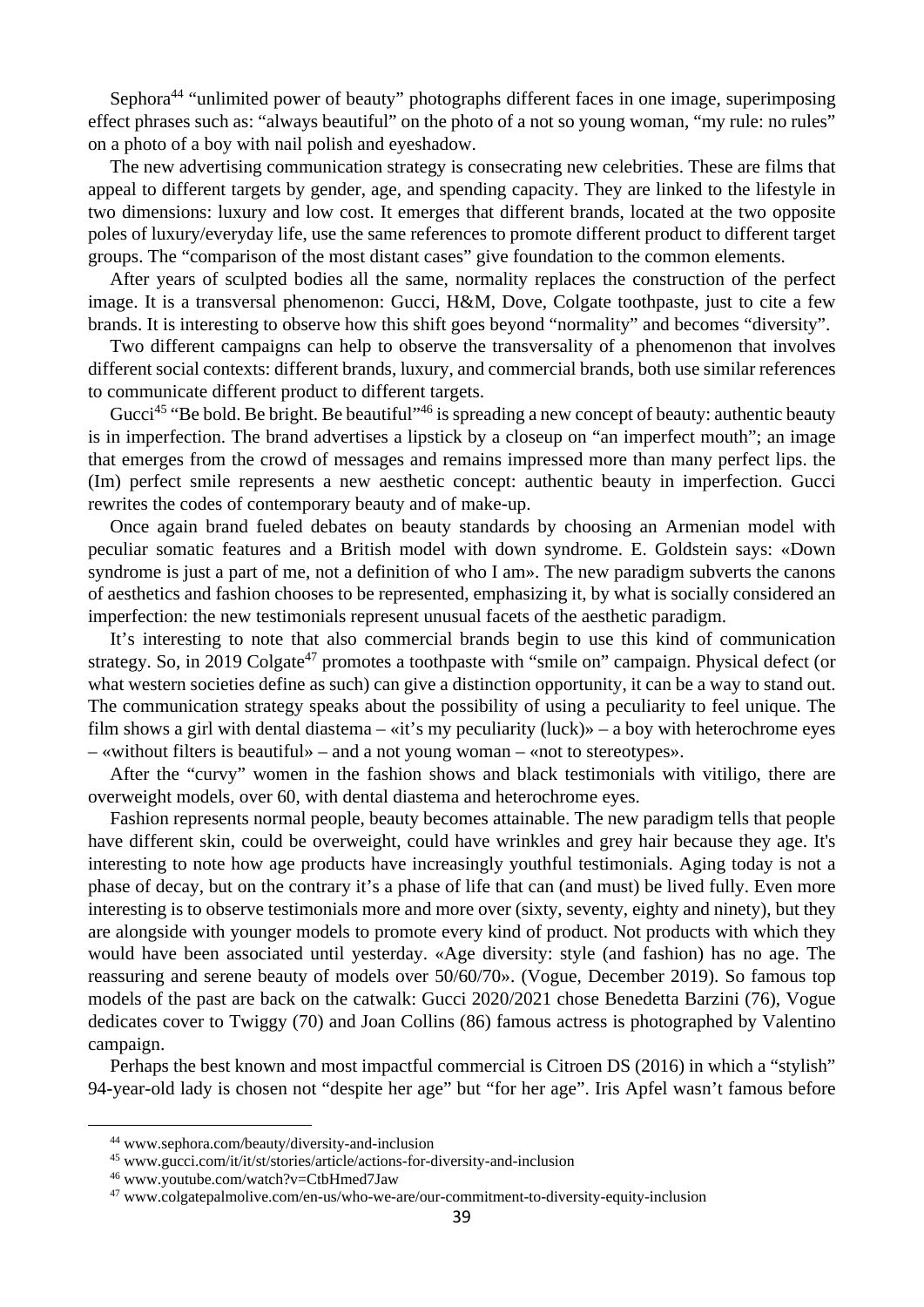the spot, she was an interior designer known to insiders for having furnished the White House. In theory, the testimonial does not represent the latest fashion trend or a celebrity, but herself and her timeless style: «you are not beautiful, you never were, but you have style». In real this is precisely what the new trend represents today: inclusive advertising cannot fail to include the new ages.

The 2018 Gucci campaign to communicate the new edition of the Silvie bag<sup>48</sup> – an iconic bag, released in 1969 for the moon landing – chose a star (an icon?) of the past: Faye Dunaway**.** She is known to an adult audience, but not to a young target. She signs her photos inside a limousine, a girl is sitting next to her. It's hard to define Faye Dunaway as a celebrity today, especially when we're talking about young people. Until now an aged woman and a normal girl represent two unusual testimonials especially for a luxury brand. The advertising tells the sharing of the interests of the two protagonists – walk together, go shopping, play tennis – but above all they love the same bag: a bag of the past handed down to the new generation. The communication strategy seems to have chosen her not (only) for what she was (a diva) but above all for what she is today, for what she represents: an 80-year-old elegant sporty woman. The interesting aspect that emerges from the analysis of the films<sup>49</sup> is the different way of representing "the passing of time". Faye Dunaway and many models over 60 all look much younger, the face seems to be immune to the signs of aging thanks to cosmetic treatments and surgery. On the contrary, the face of Iris Apfel which does not come from the star system, reflects an image that shows the time that has passed, through those signs that change the facial features: wrinkles. In any case, the two ladies who are no longer young, certainly elderly<sup>50</sup>, do not represent old age: the third age is narrated as a phase of life in which it is still possible to have many opportunities<sup>51</sup> by relegating the phase of old age to the fourth age.

But inclusive beauty goes further in inclusive commercials<sup>52</sup>. In 2015 Make Up For Ever chose to be represented by Andreja Pejik, Bosnian model and actress, born Andrej.

In 2014 "#Hair Is Genderless" is the Pantene<sup>53</sup> claim. The brand celebrates diversity. The hair, especially in transformation phases, evolution, change, personal growth, can influence the perception and emotional sphere of each one. The testimonial Lea T, a Brazilian transgender top model, together with other transgender advocates each with their own transitioning history. She says: «I think people are starting to change. The fact that I am here, that so many other girls are here…». In 2019 "Oh my gold" Pantene campaign shows the famous influencer Chiara Ferragni alongside Lea T, both new celebrities.

So, Gillette<sup>54</sup> international campaign 2019 "the best a man can get" shows a father helping his son (transgender) shave for the first time: «I always knew I was different. I didn't know there was a term for the kind of person I was» Brown says in the commercial «I made my transition simply by trying to be happy. I'm glad I've gotten to the point where I'll be able to shave». "Whenever, wherever, however it happens your first shave is special": inclusive advertising involves the different face of society.

 $^{48}$  www.gucci.com/it/it/st/stories/advertising-campaign/article/pre-fall-2018-new-sylvie-handbags-shoppable  $^{49}$  30/60 second advertising film for TV or in a different format, generally longer, for the web.

 $49$  30/60 second advertising film for TV or in a different format, generally longer, for the web.<br><sup>50</sup> The use of terms such as "seniority", "maturity" and "advanced age" instead of "old", seems to highlight values such as experience and knowledge reached over time, the inner and intellectual dimension that the concept of old age does not contemplate. Thus the best-age enters the commercial through the narration of new lifestyles. (Cfr Cosenza, G, p.4)<br><sup>51</sup> It is interesting to note how the communication of different products exemplifies this concept: until a few years ago

relegated to representing products for the elderly, the new testimonials advertise different products by product category, cost and target. On the contrary, products for the elderly are conveyed by increasingly "youthful" testimonials both in appearance and in lifestyle. A lifestyle that transversely crosses the different age groups and that seems to change less and less over time.<br>
<sup>52</sup> www.ansa.it/canale\_lifestyle/notizie/beauty\_fitness/2021/02/26/make-up-inclusivo-si-rompono-le-barriere-anche-

nel-beauty\_e0f86904-7c81-4604-8fd6-2448df552890.html<br>
<sup>53</sup> https://pantene.it/it-it/i-nostri-progetti/hair-has-no-gender<br>
<sup>54</sup> www.brand-news.it/brand/persona/cura-persona/gillette-first-shave-transgender/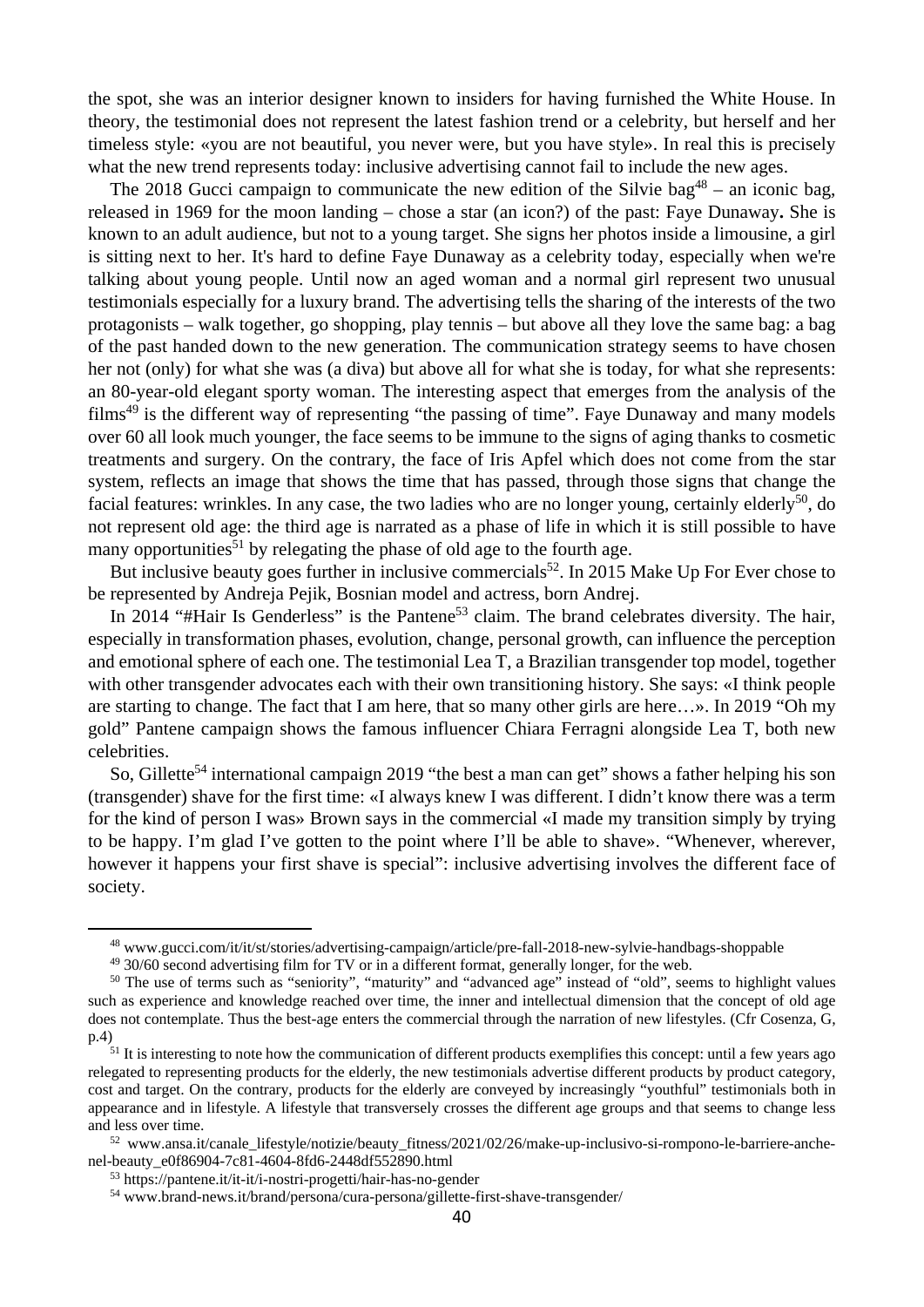All *pret-à-porter* fashion discovers no-gender model. Chanel<sup>55</sup> in 2019 chooses Teddy Quinlivan to promote the beauty line and Luis Vuitton<sup>56</sup> in 2021 sends on the catwalk Kai-Isaiah Jamal, the first black transgender model.

Today "no gender" represents the stylistic code of the latest collections of most luxury brands. So, Valentina Sampaio showed fashion for both men's and woman's collection. We can say: from unisex fashion style to genderless approach. *Unisex revival* is the title of a Vogue magazine story in 2012 March: from perfumes to treatments, the beauty care becomes genderless.

#### **5. Different ability and resilience**

In 2019 Amazon<sup>57</sup> Echo Alexa commercial, the presence of a testimonial with disabilities is linked to the product that can help her: while having a coffee a girl, who has just woken up, asks Alexa information her about weather and time. Only at the end, when she goes out with the dog and a stick, do we understand that she is visually impaired. More and more people with disabilities become testimonials of important brands, but – it is interesting to note – they are almost never necessarily linked to the product. Inclusive advertising tells of different (but resilient) ability. Different products tell stories of people who do not give up, who have managed to turn an adversity into a new beginning.

BMW<sup>58</sup> 2020 chooses as testimonial Alex Zanardi<sup>59</sup>. A Voiceover says: «we have created many models in our history, but today the models we are inspired by are more important and we are not talking about cars, but about people, those who have not given up on change but have managed to transform it into a new beginning. Because life goes on and it is the model we choose that show us the way to start again». Zanardi says: «it's a new journey, we can face it». BMW launces: #together to live again.

The new testimonial are the new heroes, they do not let themselves be destroyed by events: unbreakable is the payoff of Toyota adv. More and more often Paralympic champions became celebrities. The brand's website says: «The greatest mission in Toyota's history is to provide freedom of movement to all. We believe it is a fundamental right of humankind. Yet within the confusion and distractions of modern life, it is possible to forget how joyous and beautiful movement can be». The commercial Toyota 2020 shows Olympic and Paralympic athletes that tell of how they have won impossible challenges. The brand has given attention to the environment and to the inclusive strategy for some years.

Bebe Vio is the Unbreakable testimonial: her illness "marked" her life forever. She says: «It's our scars that make us special». The communication strategy draws on the ancient Japanese art of Kintsugi which consists in repairing the fragments of a broken object with gold: «the wound is not hidden but enhanced, transforming itself into its most precious part. And above all in what makes it special because the golden texture is unique for each objects<sup>60</sup>.

The same "stop at nothing" Nike<sup>61</sup> commercial 2019. Bebe Vio is together with Olympic and Paralympic athletes. The commercial strategy said: «I was crazy [...] to dream [...] but if you stop at nothing [...] even a crazy dream is possible».

A completely different brand Surgenia<sup>62</sup> – whose communication strategy promotes environmental sustainability – uses the same communication code and shows Bebe Vio in different situations. The slogans are: "tomorrow is cool (2018), leaves a mark of life (2019), this is the time to look away

<sup>&</sup>lt;sup>55</sup> www.ilmessaggero.it/moda/news/chanel\_modella\_trans\_beauty\_chi\_e\_teddy\_quinlivan-4698796.html<br><sup>56</sup> www.elle.com/it/moda/ultime-notizie/a35287744/kai-isaiah-jamal-modello-trans-nero-louis-vuitton/<br><sup>57</sup> https://sostenib

<sup>58</sup> www.bmw.com/it/magazine/sustainability/circolarita-in-bmw.html

<sup>&</sup>lt;sup>59</sup> Commercial shot before June 2019, when the racing driver had a new serious accident. <sup>60</sup> www.the-unbreakable.it/il-kintsugi

<sup>61</sup> https://purpose.nike.com/diversity-equity-inclusion

<sup>62</sup> www.sorgenia.it/sostenibilita-ambientale-e-alimentazione

www.sorgenia.it/guida-energia/energia-sostenibile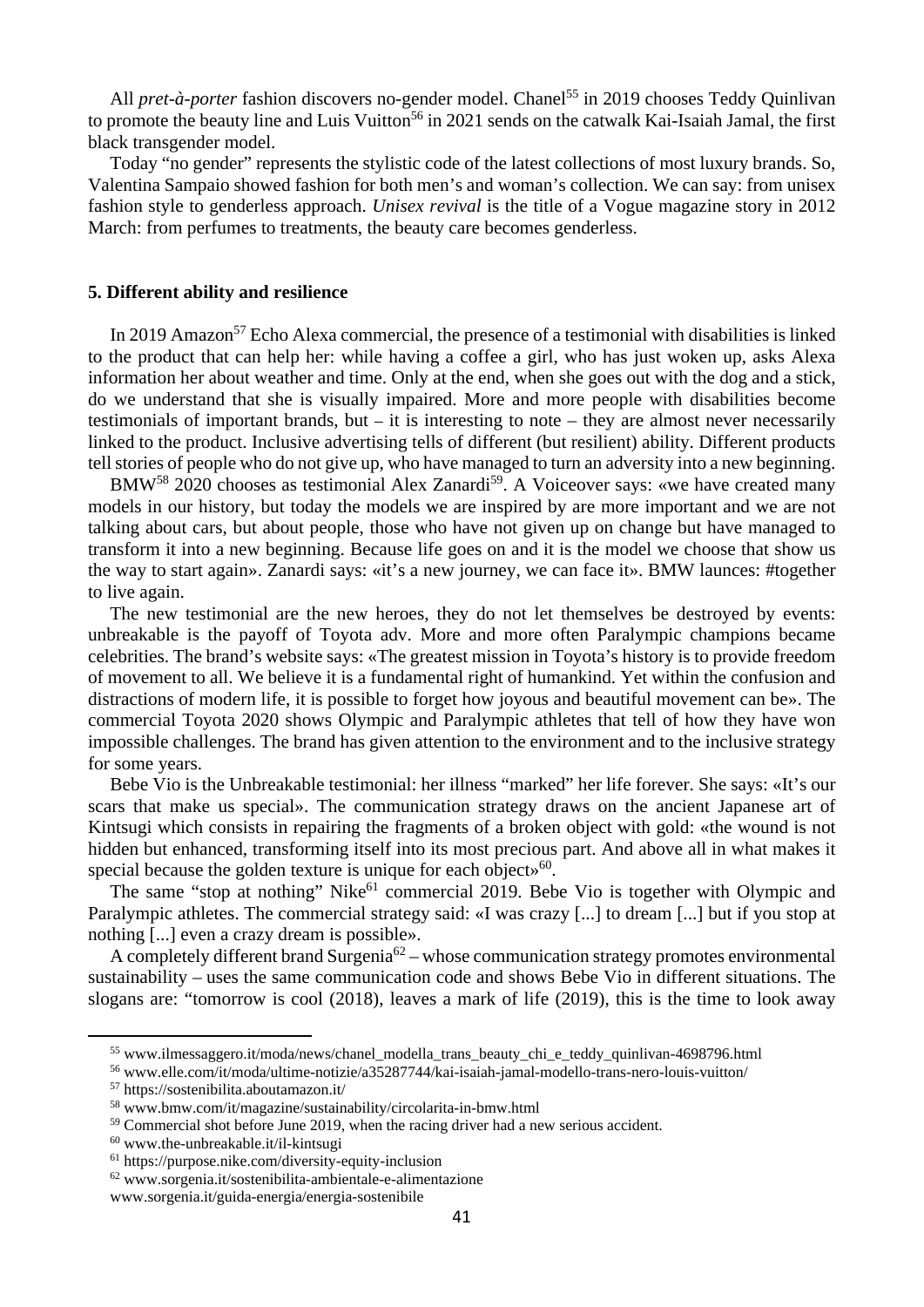(2020)". In 2019 commercial the communication strategy promotes the brand through a message that adds another bad aspect of the social context. "Energy for woman" shows Bebe Vio together with another testimonial Jessica Notaro: Italian activist and public figure following the acid attack suffered by her ex-boyfriend in 2017 which scarred her face. Still stories of suffering, paths of resilience, beautiful girls forced to start from scratch, but underlines the commercial, in some cases there is a culprit to fight. The commercial shows the faces (the signs) of the two testimonials highlighting:

- (Bebe Vio) the signs of a won battle (the disease). There is no a culprit.
- (Jessica Notaro) the signs of violence against women. There is a culprit. •

With the pandemic the Surgenia message is "This is the time to look away". The brand chooses a celebrity with disabilities to talk about environmental, sustainability and territory. So, in the last commercial Bebe Vio says: «Yesterday was a time when those who were different did not exist, even in sports […] tomorrow is cool what counts is the energy you put into it».

Bebe Vio is also Gucci testimonial: after the new inclusive Barbie, the luxury brands introduce models in wheelchairs and with prostheses. Adaptative fashion is fashion for all people, ethical fashion is inclusive fashion. So, on the catwalk the brands are represented by new models that, like the new advertising testimonial, are different from the past because they are normal: they represent all the facets of society. In Miss Italia 2018 Chiara Bordi is the first beauty queen with a prothesis.

"Start your impossible" is the Toyota pay off, the brand tells «Because if everyone has complete freedom to move in daily life to pursue their dreams, the whole of humanity can take a step forward».

#### **6. Memory and commercials**

Commercials and memory have always been closely connected: remembering the product through the memorization of advertising is a central node in communication strategies. It is often said that it does not matter if a commercial is good or bad, the important thing is that it leaves a mark. This sign can be translated into the memorization of the product: it would be a communication failure, in fact, to remember a commercial but not the product. However, this is not the only sign that the advertising message leaves.

Advertising and the social context have always been circularly linked by a relationship of mutual influence:

Advertising/Attitudes/Behaviors **Behaviors/Attitudes/Advertising**<sup>63</sup>

It is possible to observe a circular advertising / attitudes / purchase relationship, a communication flow that flows in both directions:

«Infatti così come gli atteggiamenti in molti casi influenzano, e a volte determinano, i comportamenti può verificarsi anche l'inverso […] Anche i comportamenti cioè possono esercitare un'influenza sugli atteggiamenti: a seconda del tipo di esperienza con il prodotto reclamizzato può generarsi quindi un processo circolare reso possibile appunto dall'insorgere di un *feedback* dei comportamenti sugli atteggiamenti. […] Gli atteggiamenti rappresentano un filtro potente all'azione della pubblicità che è profondamente influenzata dagli atteggiamenti del soggetto sia nei confronti del prodotto che del messaggio» (Fabris, 2015, p. 155).

The new aesthetic paradigm has its roots in a social context whose image begins to clash with the representations of luxury at the beginning of the millennium<sup>64</sup>. Research<sup>65</sup> shows how the new

<sup>63</sup> Cfr. Fabris, 2015, pp. 154-155.

<sup>64</sup> Cfr. Casale, R., 2020, Conclusioni.

<sup>65</sup> Global Survey Women & Diversity Nielsen (July 2017) People 31.000, Country 63. In Italy about 50% of the statistic sample (55% millennial, 46% baby boomers). The Nielsen's research shows that almost 40% of Italians share inclusive advertising (gender, ethnicity, sexuality, disability). Particularly interesting is the transgenerational dimension: where baby boomers (mid 40s/mid60s) are more sensitive to the aspect of senility and disability, generation Z (late 90s) more than millennial (late 80s) appreciates diversity (families, sexual identities, ethnic groups, etc.). Overall, it seems that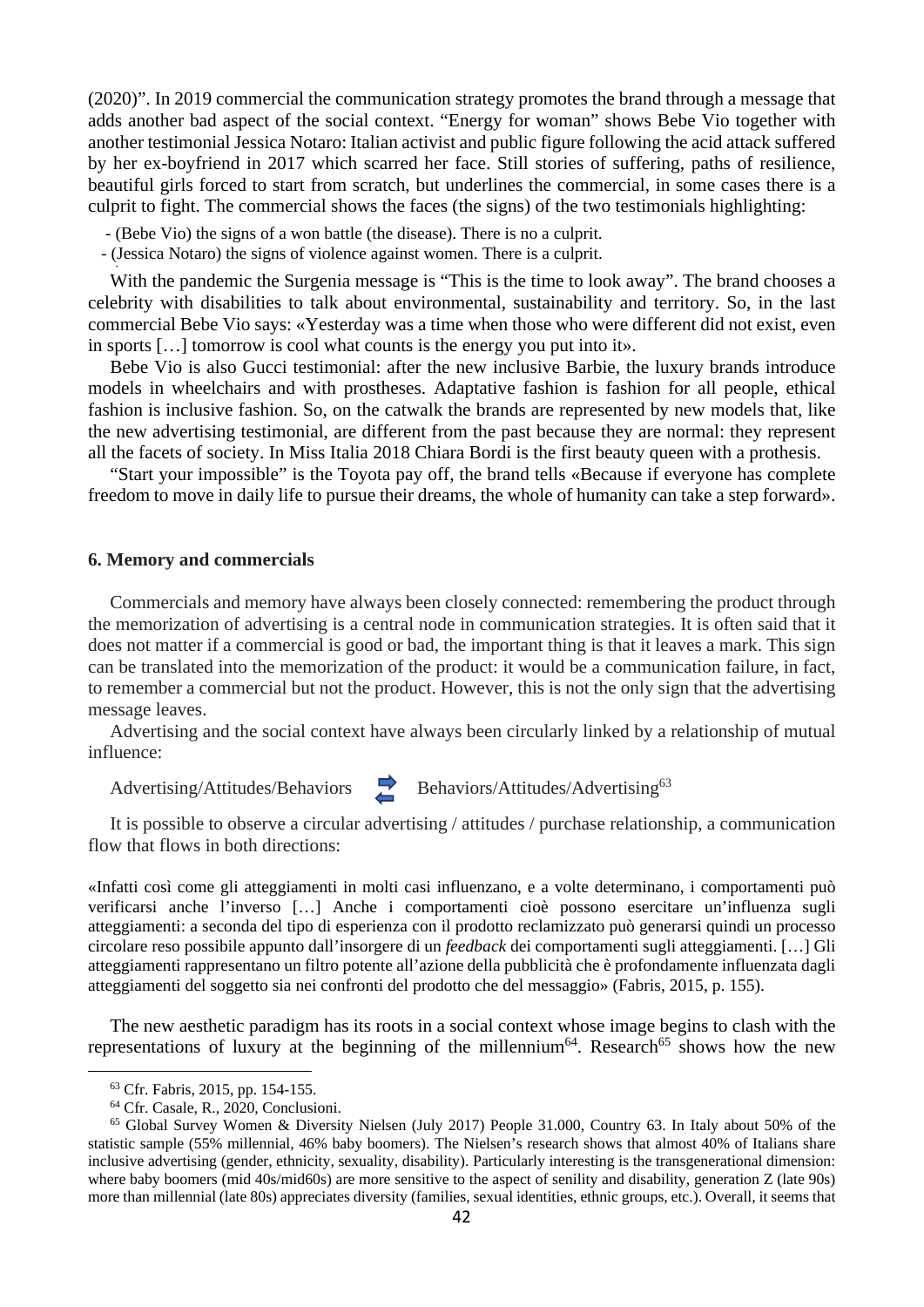generations are aligned with the representations of normality and how the highest income bracket are the baby boomers: the new celebrities therefore perfectly represent the target audience in a scenario that is beginning to be "sensitive" to new issues. But it is equally important to underline how advertising has allowed a greater diffusion of this phenomenon – entering everyone's homes through TV – telling emotional stories to communicate brands that belong to different product categories and that involve different consumers across the board. The new communication strategy, beyond the economic objectives of the brand, allows greater visibility to themes and values left in oblivion. These are issues that today fuel discussions because they overlap with a cultural context that is only partially open to the concept of inclusion. Therefore, it can be hypothesized that advertising – reaching the consumer in a space (his home) where generally the defense mechanisms are low – through the repetition of the message can help to change the context.

The advertising narrative speaks of new heroes: the perfection of bodies and spaces opens to normality. Today commercial advertising is expressed through a narrative structure whose boundaries with social advertising are increasingly fluid; storytelling tells new testimonials, new stories, new values. The advertising film in 30", through new codes and new languages, creates a narrative that touches the emotional chords with colors, lights, sounds declined ad hoc: in fact, individuals tend to memorize what is superimposable on their own experience. Thus, a new content contributes to the strengthening of a pre-existing opinion, but hardly leads to the birth of a new opinion. In fact, the consumer can put in place defense mechanisms with respect to the message, including memorization.

The current communication strategies, overlapping with a change in the social context that sees the concept of sustainability in its various forms (economic, social, ecological environmental) brought to the fore draws on the social context and proposes new models: communicating sustainability is certainly the trend that currently characterizes the communication of numerous brands.

The cultural context of reference is therefore the point of departure and arrival of communication, the language must be easily decoded by the target and must not create cognitive dissonances.

Advertising was born with specific commercial objectives, but this work also aims to observe some "unexpected consequences" or at least not contemplated by the corporate objectives: in social interaction men create new conditions that were not part of their intentions<sup>66</sup>.

«In other words, "chance consequences" are those which are occasioned by the interplay of forces and circumstances which are so complex and numerous that prediction of them is quite beyond our reach. […] Thus, situations which demand (or what is for our purposes tantamount to the same thing, appear to the actor to demand) immediate action of some sort, will usually involve ignorance of certain aspects of the situation and will bring about unexpected results» (Merton, 1936, p. 900).

The independence between intention and effect, between objective and result emerges.

« […] the "imperious immediacy of interest", refers to instances where the actor's paramount concern with the foreseen immediate consequences excludes the consideration of further or other consequences of the same act. The most prominent elements in such immediacy of interest may range from physiological needs to basic cultural values» (Merton, 1936, pp 901-902).

Since the action of social actors does not take place in a "social vacuum", it will be possible to observe its effects (not contemplated upstream) even in different areas. In Merton's analysis it emerges that even an action motivated by the achievement of a specific interest can reverberate in different contexts with unforeseen consequences; how, therefore, an action "rationally oriented" to the achievement of a goal, can at the same time be "irrational" in the achievement of values which are not necessarily an integral part of the scale of values of the actor who perform the action:

around 50% of the statistical sample (55% millennial, 46% baby boomers) believe that inclusive advertising, in its various forms, has positive impact. 66 Cfr. Merton, 1936.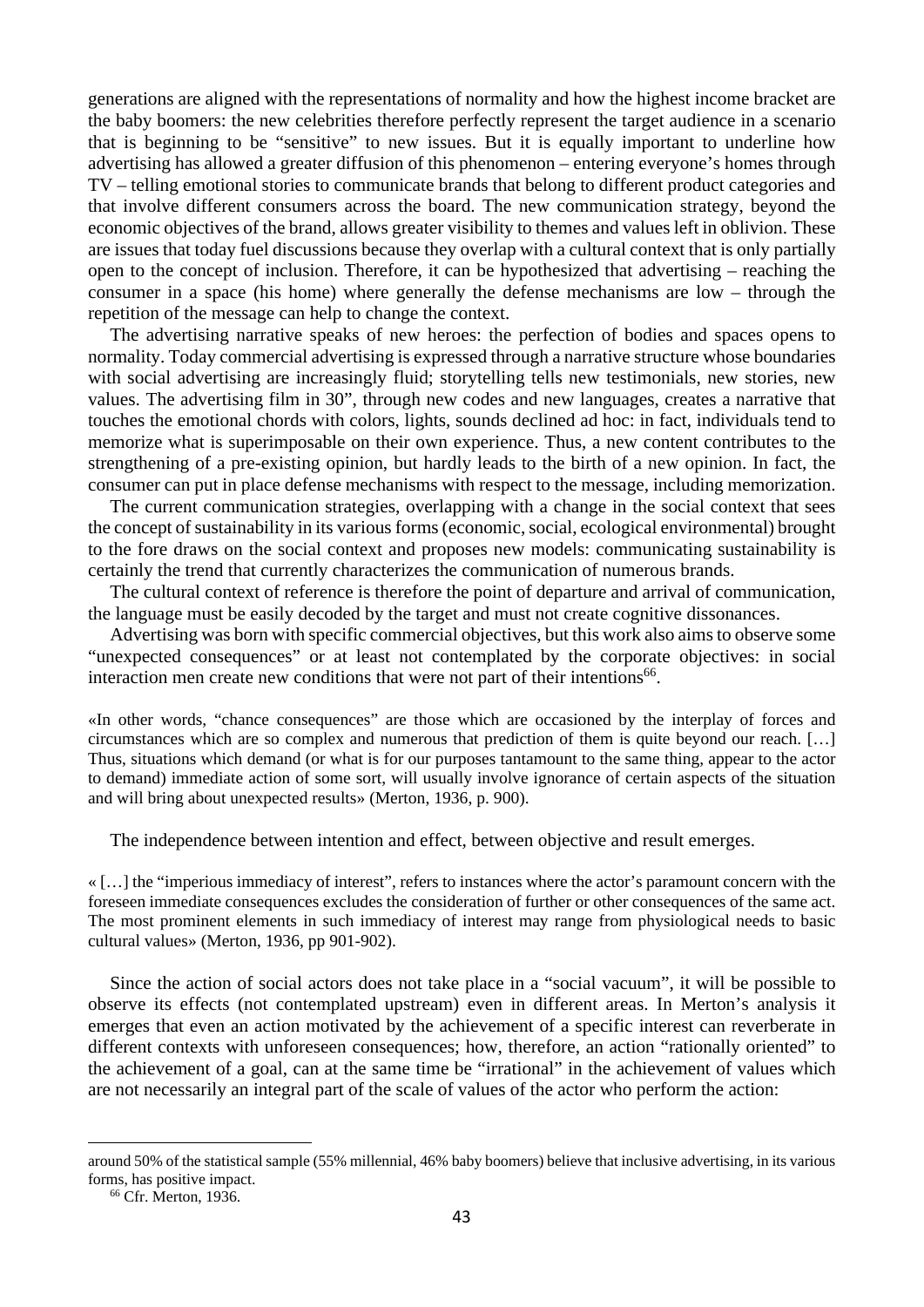«Moreover, action in which this element of immediacy of interest is involved may be rational in terms of the values basic to that interest but irrational in terms of the life organization of the individual. Rational, in the sense that it is an action which may be expected to lead to the attainment of the specific goal; irrational, in the sense that it may defeat the pursuit or attainment of other value which are not, at the moment paramount but which none the less form an integral part of the individual's scale of values. Thus, precisely because a particular action is not carried out in a psychological or social vacuum, its effects will ramify into other spheres of value and interest» (Merton, 1936, p 902).

Certainly, the goal of advertising is to stimulate the propensity to buy, but in this case the message used by the narrative is aimed at a more aware consumer. It seems plausible to think that this can reinforce what is already present in some actors, but also that - thanks to the repetitiveness of communication - it can generate new behaviors: the stories told today propose different models, which were unthinkable in advertising communication until a few years ago, especially in the luxury sector.

The digital age has changed the way of relating to the surrounding reality. As evidenced by the 16° Censis report the ways in which the processes of identity construction are implemented, the acquisition of a sense of belonging to one's community, the formation of political convictions, the generation of expectations towards the future, are extremely complex and articulated. The Censis report highlights the role of the media in the construction of individual and collective identity. Personal media and social networks have a superior ability to create virtual worlds that can actually operate in the real world, confusing the ability to distinguish between one and the other<sup>67</sup>.

Therefore advertising<sup>68</sup> – and the aesthetic dimension through which it is expressed – seems to be an important "institutional arena" in which a new "narrative" is developed. Identity is closely relate to memory «sia nel senso che la memoria è ciò che permette a un soggetto di riconoscersi 'lo stesso' nel corso del tempo, sia nel senso che l'identità è il selettore che fa privilegiare al soggetto certi ricordi piuttosto che altri» (Jedlosky, 2002, p 52).

Memory plays a fundamental role for unexpected consequences, those effects not contemplated in the intentions, to take place. The result obtained, regardless of the economic objectives, is that issues and values that still fuel important discussions today have gained greater visibility through a channel (an arena) that reaches the consumer at home – a space in which the defense mechanism is generally lowered – telling a story that provokes emotions. Culture is the set of a plurality of narrative and discursive plots which make it possible for social actors to understand reality and which are produced, reproduced, and modified from time to time in daily life. It is a set of norms, values, beliefs, knowledge and makes social processes visible as processes of construction of meanings. Alexander<sup>69</sup> analyzes the relationship between memory, identity and public discourse and highlights the institutional and communicative mechanisms through which, from time to time, a memory becomes constitutive for collective and national identity. A (traumatic) instance, through the narration of a group that undertakes to transmit it to the public, is accepted by the community by penetrating its identity. It is a long process that requires mediation and representation: a "cultural trauma" must be explained to the understood through reflection and public discourse. An importance emerges of the institutional arena in which the narration develops, among these Alexander identifies the mass media. The aesthetic sphere can help to produce identification and emotional catharsis: the media arena thanks to its persuasive power «permette ai traumi di essere drammatizzati in modo espressivo e ad alcune delle varie e divergenti interpretazioni di ottenere un enorme potere persuasivo sulle altre […] infine esiste anche la competizione per il numero dei lettori […] alla base della produzione di informazioni talvolta esagerate e distorte» (Alexander, 2006, pp. 231-232). This concept can be superimposed on the world of communication strategies.

So, paraphrasing Alexander and transposing these concepts into today's advertising communication we could say that: the language of the film, through the elements that make it up, helps to produce identification and emotional catharsis. Recent communication strategies use social

<sup>&</sup>lt;sup>67</sup> Cfr. Censis, 2020, I media e la costruzione dell'identità, 16<sup>°</sup> rapporto sulla comunicazione. <sup>68</sup> The media in general.

<sup>69</sup> Cfr. Alexander, J.C, 2012, pp. 220-243.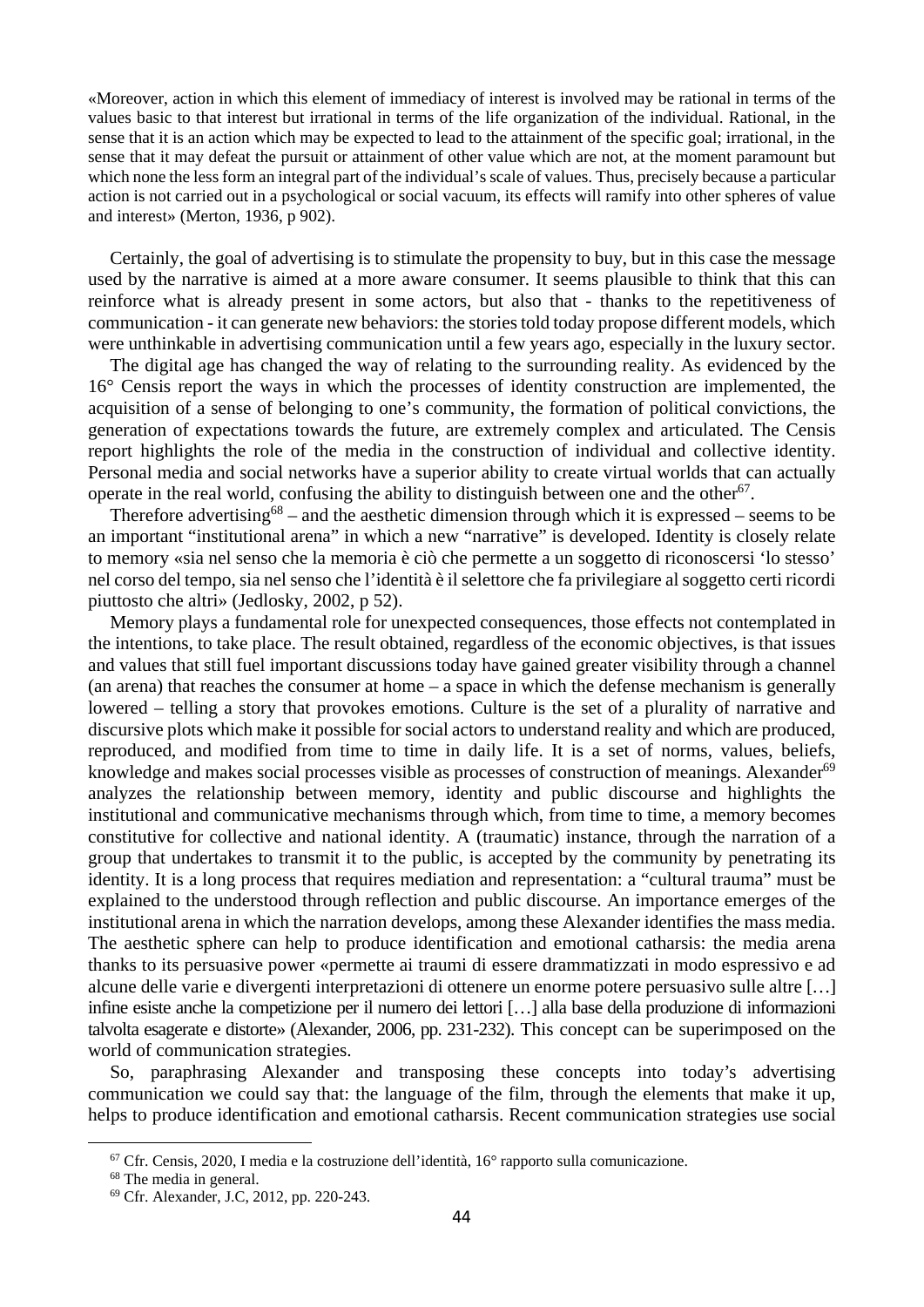themes to communicate a product. The new testimonials are no longer perfect models, but normal people and normality has many facets. The new beauty is in imperfection. The commercials at the time of the pandemic speaks about new families and new realities. Of course, the novelty is in the communication of the same because the stories he tells have always been part of our lives. The new communication strategies, probably unconsciously - or in any case without having planned this aspect upstream - become the "bearer groups" through which the "production of meaning" takes place.

«I gruppi portatori hanno interessi sia ideali che materiali […] hanno un talento discorsivo particolare nell'articolare […] ciò che potrebbe essere chiamata "produzione di significato" – nella sfera pubblica. I gruppi portatori possono essere élite, ma anche classi marginali e denigrate» (Alexander, 2006, p. 222). The carrier groups have the role of reclaiming the "spiral of signification" that Alexander identifies as a first step for the "cultural construction of trauma", a grievance against social reality. Trauma understood as the result of a process whereby an «acuto disagio penetra nel senso di identità della collettività» (Alexander, 2006, p.220).

The new advertisements propose new testimonials who, with their image, fight a "war" that is not only theirs; they tell different but the same stories; they can help people to co-live with (im)perfection and diversity (but what diversity is), to accept themselves and to be accepted. This is not the cultural trauma Alexander talks about, but above all the carrier group in this case was not formed to build a spiral of meaning with the aim of creating a new identity. Unknowingly, and probably only as an unexpected consequence, the "bearer groups" commercials – in a "historical and cultural context" that forced brands to confront a (partially) mature "audience" – created a "new great narrative" bringing "hidden" realities to the fore, helping to transform "collective identity". «Questa revisione dell'identità implica che ci sarà una ricerca nella memoria del passato collettivo, poiché la memoria non è soltanto sociale e fluida ma anche profondamente connessa alla percezione attuale del Sé» (Alexander, 2006, p.236).

The communication strategy of a product always pursues commercial objectives, but this work wants to highlight how – through a communication that wanted to emerge in a context saturated with messages – it is contributing to an important cultural change (still in progress).

The "great narrative", the "spiral of significance" draws on stories of deep suffering, individual biographies that become representative of a group. The new testimonials, the new stars, the new heroes have a past – but also a present and probably a future – difficult, made of suffering. The new advertising communication identifies in scars (physical and otherwise) a distinctive trait, in diversity a peculiarity, in imperfection the new beauty. Different abilities, different sexualities, different ethnicities, different family compositions, different ages tell the different facets of the individual through the commercials. The institutional media arena, through inclusive advertising, is probably contributing – perhaps unwittingly – to the formation of a new collective identity; the repetition of the messages allowed the elaboration of what could initially be dissonant with the culture of belonging. The scars, the defects, the diversity are no longer to be hidden, but must be proudly displayed as peculiar traits. «Alla fine emergerà un periodo di calma. La spirale di significazione si appiattisce, le emozioni si raffreddano […] il carisma diventa ordinario, l'effervescenza evapora e la fase liminale fa spazio alla riaggregazione» (Alexander, 2006 p.236).

#### **Conclusions**

The use of these topics in advertising fueled ethical discussion. Brand reputation today is closely linked to brand values so, the boundaries between advertising and social communication are increasingly fluid. The two ways are increasingly blended. The 2030 objectives of the ONU agenda influence advertising. The economic crisis and the pandemic changed the keywords: environment, social, inclusion and ethics are used to build the brand image.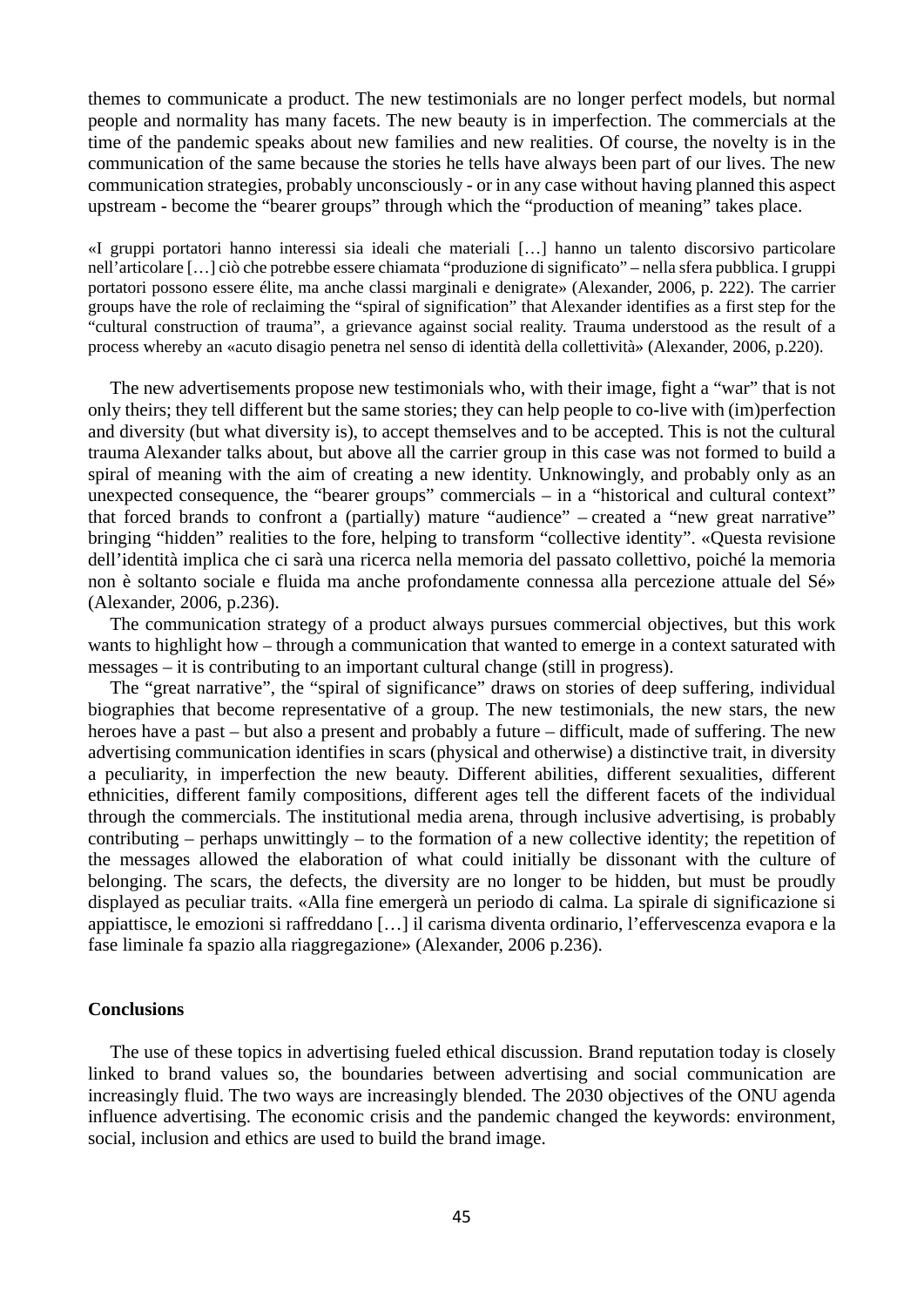So now testimonials aren't symbols that identify with a dream anymore. We are far from the aspirational sets of the beginning of the millennium in which perfect celebrities (stars and models) represented the world of a dreams and luxury.

New tools and channels establish a direct relationship with the consumer. Internet allows people to reach fame quickly. Research<sup>70</sup> shows that about 50% of the sample group believe that inclusive advertising has a positive impact:

- In our country millennial and z generation probably are the first generation to live a multi-ethnic reality. The new generations have played an important role in redefining the concept of gender.

- The baby boom generation is close to 70. It represents an interesting target for money and time expenditure.

The rapidity of change that characterizes the societies of advanced modernity, forces the different generations constantly compare expectations a generation is not only made up of a set of experiences and memories: it elaborates its own horizon of expectations and develops itself in the perceived gap with the horizon of the expectations of the previous generation<sup>71</sup>.

Thus, the "media arena" allows for a more rapid diffusion of new values and new cultural codes that prefigure aspirations that challenge hegemonic ones and can then spread throughout the entire social fabric<sup>72</sup>.

The advertising communication strategy cannot ignore all these aspects if it wants to gain visibility.

So, in a context saturated with messages, the brand represents its image through emotional storytelling: it uses values to engage their consumers and build its brand image. The celebrity is no longer a symbol to identify with a dream. Social commitment could be read as:

- a need for an image
- a need for profit
- a need to emerge
- but also, maybe, some brands believe in a need for the social.

It is difficult to establish the real involvement, but even if the social action of brands was oriented towards purpose (sales, loyalty, positioning) rather than value (environment, inclusion, ethics) the presence of new topics new celebrities in a lot of advertising fuels discussions, inclusion, and acceptance<sup>73</sup>. So, the representation of resilient disabilities can help people to live with these realities in the dual meaning: social and individual. Sociology speaks about unexpected effects:

«Furthermore, unforeseen consequences should not be identified with consequences which are necessarily undesirable (from the standpoint of the actor). For though these results are unintended, they are not upon their

Ornella Muti, very famous actress (diva of the past?) opens the first evening, she is a beautiful woman over 60.

Lorena Cesarini, lesser-known actress (known to the youngest for the Suburra tv series), born in Dakar and lived in Rome, represents the first black co-host on the stage of the Ariston teatre.

Drusilla Foer, born Gianluca Gori is an actor and theater director known for the "Drusilla character", his alter ego.

Maria Chiara Giannetta, actress known for her role as a blind girl in the TV series "Bianca", is the spokesperson for the theme of disability.

Sabrina Ferilli is probably one of the most "pop" actresses in our country (famous, but above all "popular"), in hers monologue she wants to bring lightness to the festival and quotes Italo Calvino, she says she doesn't want to talk about social issues because everyone has to talk about own skills. The festival ends with the "normality" of an actress over 55 - popular and outspoken, who speaks with a Roman accent never lost, a "diva della porta accanto" - who says she hasn't eaten for 5 days to put on the dress wearing. The festival talks about "normality" in its various forms: over 60, black girl, no gender, different abilities, a diva "next door" ... the new aesthetic paradigm (and more) which can be observed in advertising strategies in recent years, it arrives in Sanremo highlighting the role of the media arena in spreading a new paradigm and how this, through the memorization of the message, is penetrating the collective identity.

<sup>70</sup> Cfr. Par. 5.

<sup>71</sup> Cfr. Jedloski, 2018, p. 63.

 $72$  Cfr. Melucci, 1984, in Jedlowski, 2018, p. 64.

<sup>&</sup>lt;sup>73</sup>While I'm concluding this work, Sanremo the Italian song festival 2022 is on air. I would like to mention the most followed event on Italian TV and underline how the choice of co-hosts, who alternated in the 5 evenings, overlaps the theme of this research.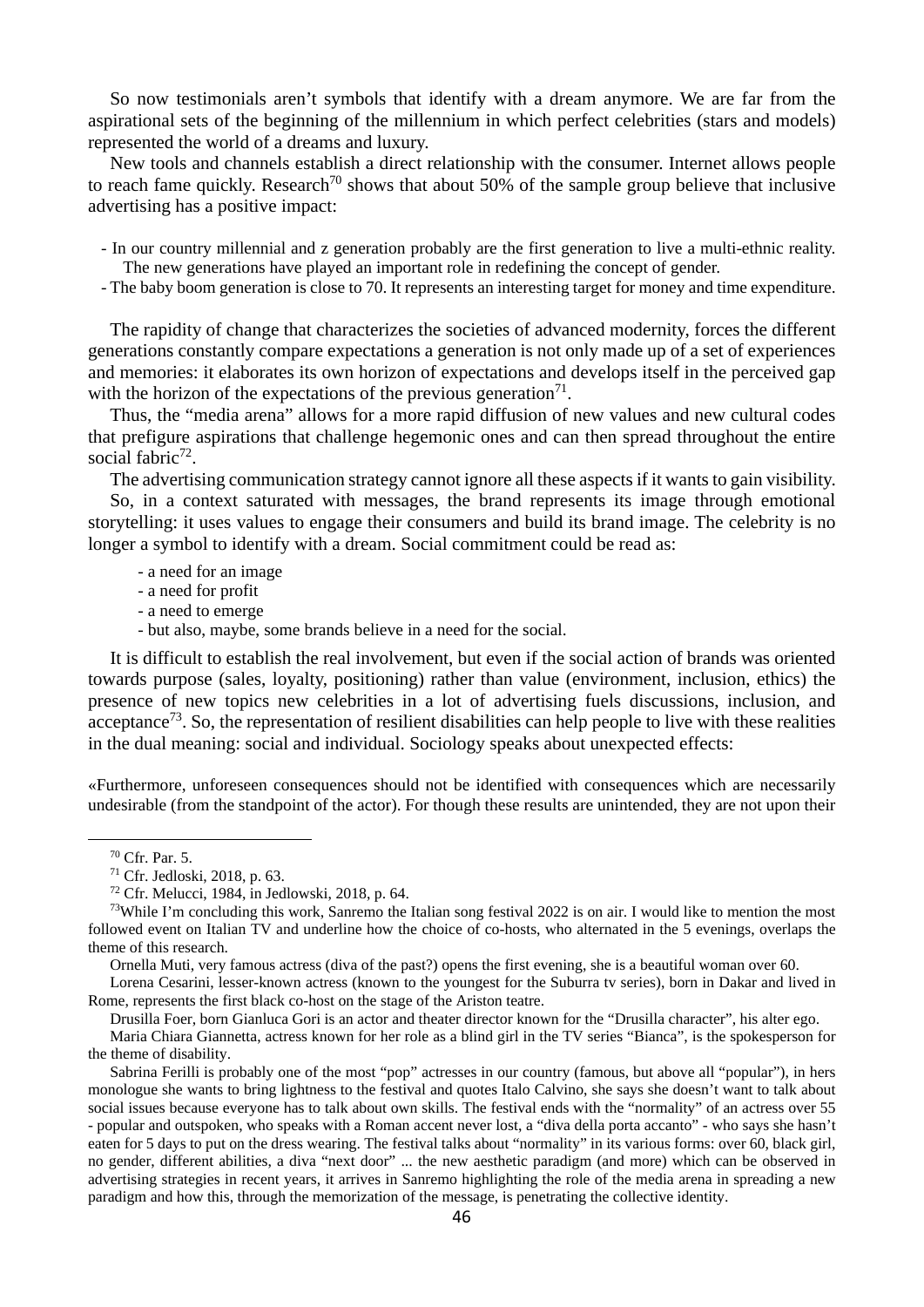occurrence always deemed axiologically negative. In short, undesired effects are no always undesirable effects» (Merton, 1936, p 895).

Merton highlights how these consequences may be differentiated into consequences to the actor, consequences to other persons mediated through the social structure, the culture and civilization<sup>74</sup>. So, whatever was the reason, the result is a new visibility of social problems. New celebrities are discovered (or rediscovered) for new values that are represented. They can have a very important role in raising awareness of new and old generations (above all) about social issues. The (im)perfect advertising speaks about normality by building a "spiral of signification" which once penetrated the audience could help change the collective identity and perception of the self. The new celebrities are no more perfect, are no more a symbol to identify with to dream, because they are from the real world... and the real world is not perfect, the real beauty is not perfect: the new celebrities represent themselves, their stories, their characteristics. "Because we are worth it" says the famous L'Oreal slogan. But always and above all, new celebrities in advertising represents the brand image.

The work observes an ongoing social change through analysis of advertising films. Advertising and social context – in a circular exchange – influence each other. Media arena becomes the space and advertising turns into the carrier group capable of constructing the "spiral of meaning" on forgotten themes and values. If the opposite of memory is oblivion, through the memorization of the advertising communication the concept of inclusiveness, long forgotten, becomes more and more familiar. The message through emotional storytelling reaches the social actors in their homes, when the protection mechanisms are not put in place. (Im)perfect advertising talks about normality, but normality is a cultural construct and the norm changes in time and space. The close correlation between normality and the concept of inclusion/exclusion is observed, which defines diversity as everything that comes out of the common peoples' mental patterns. So, normality is linked to the meaning attributed by people and depends on the reference context; similarly, diversity is what comes out of parameters of normality in the culture of belonging of the social actors. A communication strategy emerges which, through the new aesthetic paradigm, is able to obtain greater visibility. The representation of diversity, of what does not overlap with our cultural codes, manages to emerge in a context saturated with messages and is more incisive. Initially this can create a cognitive dissonance but, through the reiteration of the message, this can turn into overcoming the limits of the concept of normality, where boundaries are defined by society. Paraphrasing Alexander: an instance that, through the construction of the "spiral of signification", can turn into collective memory. Another point of interest to focus attention on is the diversity potential. Most of the commercials analyzed make it possible to highlight how communication strategies – in inclusive advertising – begin from this aspect, from the added value that can be derived from it, and the opportunities that could be created. (Im)perfect advertising speaks about a new scenario and a constantly evolving social context; however, what emerges is a particularly interesting aspect: through a storytelling that provokes emotion, it can contribute to "normalize" what for a long time has been considered diversity by becoming (I'm)perfect advertising.

#### **References**

Alexander, J.C, 2012, Trauma culturale e identità collettiva, in *M come memoria*, 2012, a cura di T. Grande e O. Affuso, Liguori Editore, Napoli, pp. 220-243.

- Arvidsson, A., Delfanti, A., 2016, *Introduzione ai media digitali,* Il Mulino, Bologna.
- Berzano, L., Genova, 2011, C., *Sociologia dei lifestyle*, Carocci editore, Roma.

Bauman, Z., 2007, *Consumo dunque sono*, Laterza, Bari.

- Bernocchi, R., Contri, A., 2018, *Comunicazione sociale e media digitali,* Carocci editore, Roma.
- Bolognini Cobianchi, A., 2022, *Comunicare sostenibilità. Oltre il greenwashing*, Hoepli, Milano.
- Calabrese, S., 2021, *Il sistema dell'advertising,* Carocci Editore, Roma.

Casale, R., 2020, *Da home a house. Le rappresentazioni del lusso nella pubblicità del nuovo millennio*, Meltemi, Milano.

<sup>74</sup> Cfr. Merton, 1936, p. 895.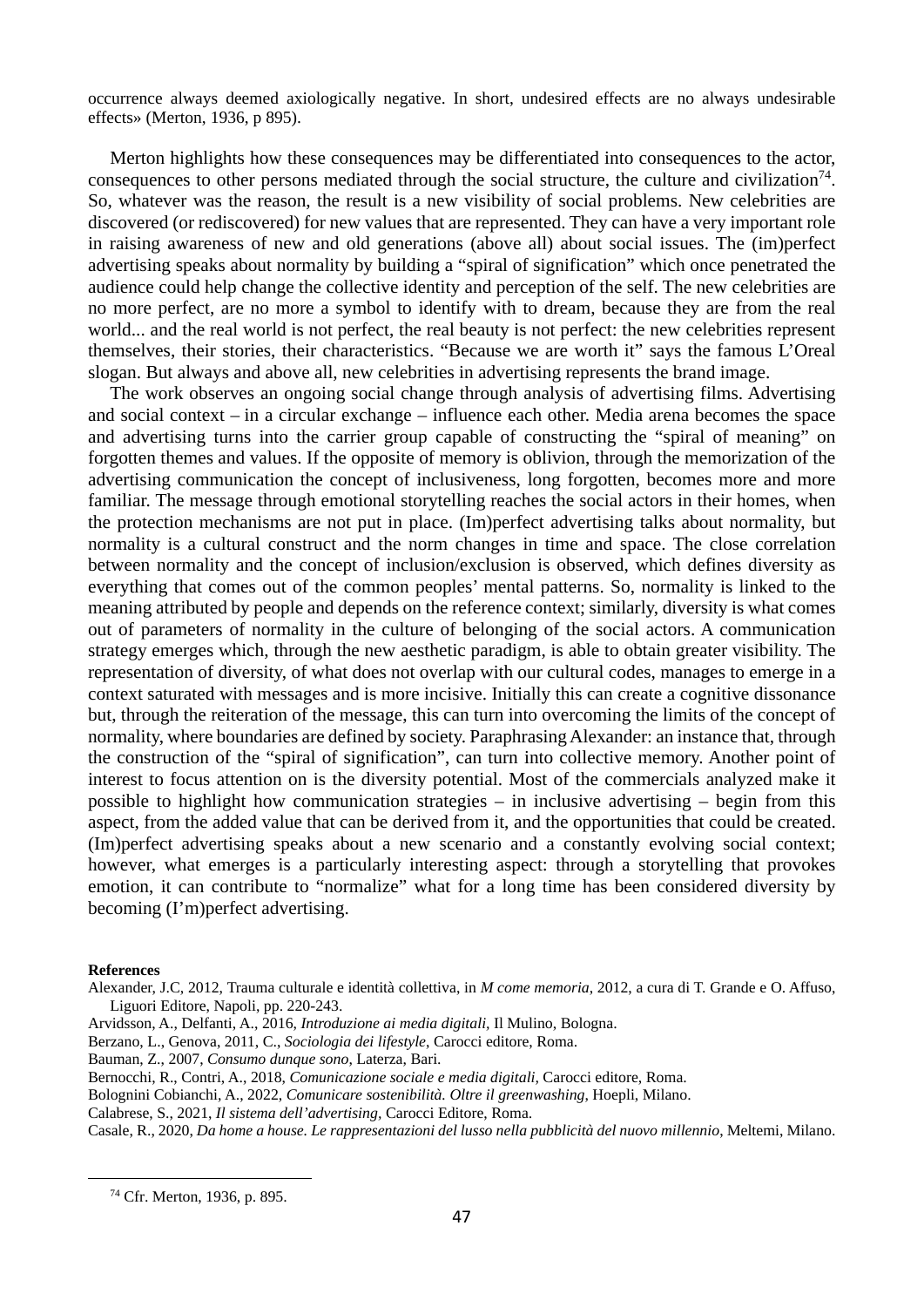- Casale, R., 2021, Imperfect Advertising. New celebrities and unusual facets of the aesthetic paradigm, international conference *Celebrity in crisis and celebrity and crisis*, Unibo, Rimini-Bologna.
- Censis, 2020, *I media e la costruzione dell'identità,* 16° rapporto sulla comunicazione, collana 2000, Franco Angeli, Milano.
- Censis, 2018, *I media digitali e la fine dello star system*, 15° rapporto sulla comunicazione, collana 2000, Franco Angeli, Milano.
- Censis, 2017, *I media e il nuovo immaginario collettivo,* 14° rapporto sulla comunicazione, collana 2000, Franco Angeli, Milano.
- Censis, 2015, *Economia della disintermediazione digitale,*12° rapporto sulla comunicazione, collana 2000, Franco Angeli, Milano.
- Contri, A., 2017, *Mc Luhan non abita più qui? Nuovi scenari della comunicazione nell'era della costante attenzione parziale*, Bollati Boringhieri Editore, Torino.
- Cosenza, G., 2008, *La donna trans-age*, in Mascio, A., a cura di, Visioni di moda, Franco Angeli, Milano, pp.74-94
- Di Pasquale, C., 2019, *Antropologia della memoria. Il ricordo come fatto culturale,* il Mulino, Bologna.
- Fabris, G., 2015 (1992), *La pubblicità teorie e prassi*, Franco Angeli, Milano.
- Farinet, A., 2015, *Socialing. Un nuovo equilibrio tra consumatori, imprese e mercati,* Franco Angeli, Milano.
- Ghisleni, M., Privitera, W., 2009, *Sociologie contemporanee*, a cura di, UTET, Torino
- Grande, T., Affuso, O., 2012, *M come memoria,* a cura di, Liguori Editore, Napoli.
- Halbwachs, M., 2007, *La memoria collettiva,* a cura di Jedlosky, P., Grande, T., Edizioni Unicopli, Milano
- Halbwachs, M, 2012, Le origini sociali della memoria*,* in *M come memoria* a cura di Grande, T., Affuso, O., Liguori Editore, Napoli, pp. 7-52.
- Iraldo, F., Melis, M., 2020, *Oltre il greenwashing. Linee guida sulla comunicazione ambientale per aziende sostenibili, credibili e competitive,* Edizioni Ambiente, Milano.
- Jedlowski, P., 2002, Memoria, esperienza e modernità. Memorie e società nel XX secolo*,* Franco Angeli, Milano in Hezel, P. B., 2016, *il fondamento dell'identità nella dialettica tra memoria e ricordo*, bollettino filosofico 31, pp. 176-194.
- Jedlowski, P., 2012, Memorie comuni e memoria pubblica*,* in *M come memoria* a cura di Grande, T., Affuso, O., 2012, Liguori Editore, Napoli, pp. 347-366.
- Jedlowski, P., 2018, Memorie del futuro*,* in *Sociologie della memoria,* a cura di Tota, A., Lucchetti, L., Hagen, T., 2018, Carocci Editore, Roma pp. 57-72.
- Hezel, P., 2016, *Il fondamento dell'identità nella dialettica tra memoria e ricordo*, in *La pietas del pensiero. Memoria testimonianza, oblio,* bollettino filosofico XXXI, FedOAPress, Università di Napoli.
- Luhmann, N., 2000, *La realtà dei mass media,* Franco Angeli, Milano.
- Luhmann, N., 2021, *Comunicazione ecologica,* a cura di Cevolini, A., Franco Angeli, Milano.
- Mazzoleni, G., 2012, *la comunicazione politica*, Il Mulino, Bologna.
- McQuail, D., 2007, *Sociologia dei media*, il Mulino, Bologna.
- Martire, F., 2009, *La sociologia di Merton: indeterminatezza dell'azione e delle strutture,* in «Quaderni di sociologia», n.50, pp. 95-120.
- Mengoni, A., 2009, Racconti e figure della memoria e dell'oblio, Protagon editori, Siena, pp. 9-48, in Hezel, P., 2016, *Il fondamento dell'identità nella dialettica tra memoria e ricordo*, in *La pietas del pensiero. Memoria testimonianza, oblio,* bollettino filosofico XXXI, FedOAPress, Università di Napoli.
- Merton, R.K., (1936), *The Unanticipated Consequences of Purposive Social Action*, «American Sociological Review», I, n 6, pp. 894-904.
- Montesperelli, P., 2014, *Sociologia della memoria,* Editori Laterza, Roma-Bari.
- Migliore, T., 2021, *Modernità di un classico. Coseriu per la semiotica delle norme,* in Coseriu, E., *Sistema, norma e parola,* Aracne, Roma, pp. 125-139.
- Namer, G., 2012, le pratiche sociali della memoria, in *M come memoria*, 2012, a cura di T. Grande e O. Affuso, Liguori Editore, Napoli, pp. 187-214.
- Nora, P., 2019, Il boom della memoria e l'accelerazione della storia: il contributo di Pierre Nora, in Di Pasquale, C., 2019, *Antropologia della memoria. Il ricordo come fatto culturale*, il Mulino, Bologna, pp. 132-137.
- Nora, P., 2012, I luoghi della memoria e della storia, in *M come memoria*, 2012, a cura di T. Grande e O. Affuso, Liguori Editore, Napoli, pp. 123-154.
- Persico, M.G., Rossi, F., 2016, *Comunicare la sostenibilità. Comunicare il nuovo paradigma per un nuovo vantaggio competitivo,* Franco Angeli, Milano.
- Ragone, G., 2015, *Analogie 3. Il medium pubblicità,* Liguori editore, Napoli.
- Scannel, P., 2007, *Media e comunicazione,* Il Mulino, Bologna.
- Thompson, J.B., 1998, *Mezzi di comunicazione e modernità,* il Mulino, Bologna.
- Tota, A.L., Lucchetti, L., Hagen, T., 2018, *Sociologie della memoria, a cura di,* Carocci Editore, Roma.
- Valeri, M., 2013*, Il primato del soggetto nell'era biomediatica. La trascrizione virtuale e la condivisione telematica delle biografie personali,* in Lo sguardo - rivista di filosofia, n.11, Milano.